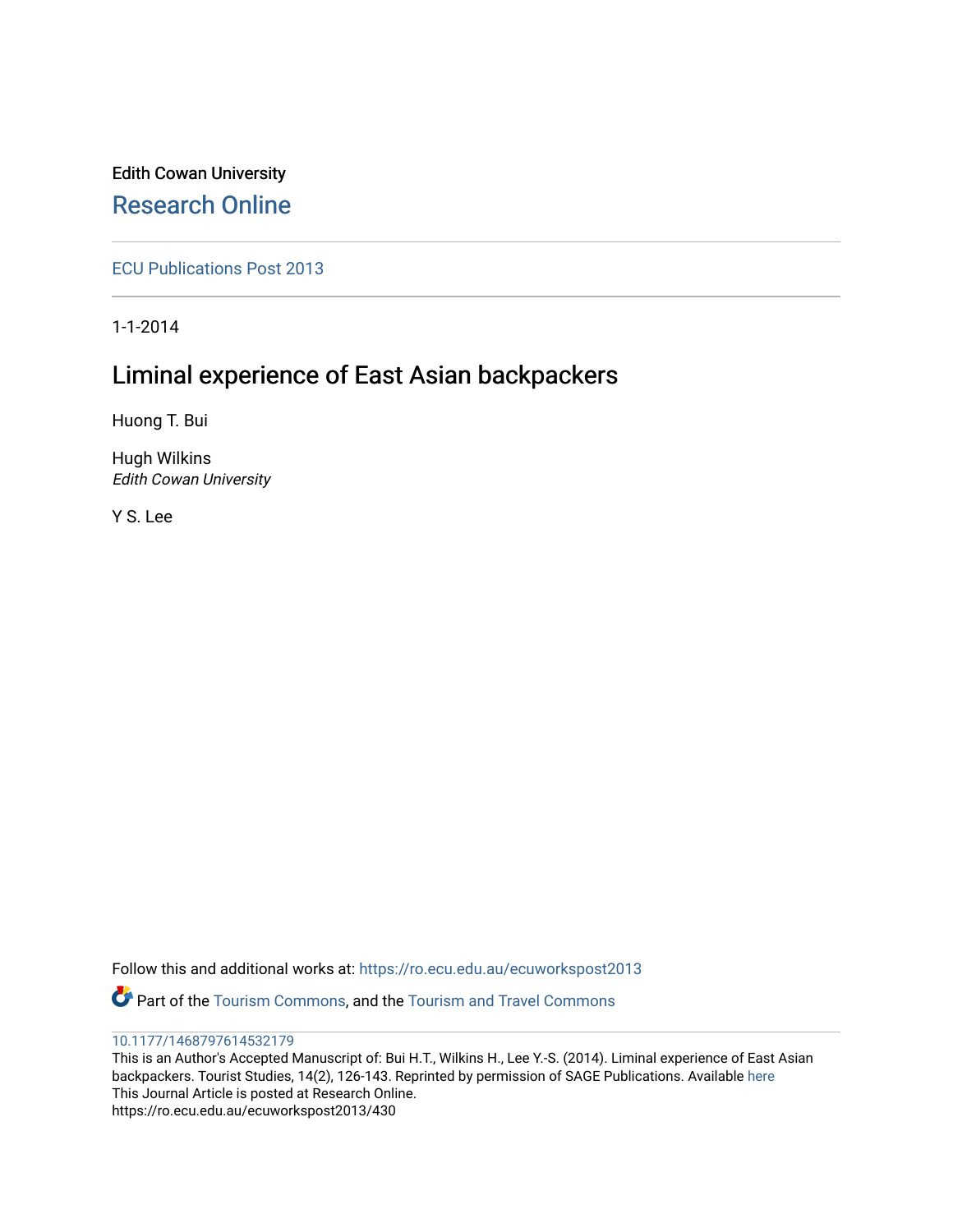# LIMINAL EXPERIENCE OF EAST ASIAN BACKPACKERS

Dr. Huong Thanh Bui College of Asia Pacific Studies Ritsumeikan Asia Pacific University 1-1 Jumonjibaru – Beppu, Oita, 874-8577, JAPAN Phone: +81 – 977-78-1925 Fax:  $+81 - 977 - 78 - 1123$ Email: huongbui@apu.ac.jp

Huong Thanh Bui is Assistant Professor of College of Asia Pacific Studies, Ritsumeikan Asia Pacific University, Japan. Her PhD is about Asian backpackers, identity, friends and cultural issues influencing travel behaviour.

Professor Hugh C. Wilkins School of Business Faculty of Business and Law, Edith Cowan University WA 6027, Australia Phone: +61 8 6304542 Fax: +61 8 63045840 Email: h.wilkins@ecu.edu.au

Hugh Wilkins is Head of School of Business at Edith Cowen University. His teaching and research interests are in consumer behaviour, marketing and strategic management within the hotel and tourism industries. His PhD investigated the factors influencing behavioural loyalty in hotels including the interrelationships between the brand, customer satisfaction and loyalty.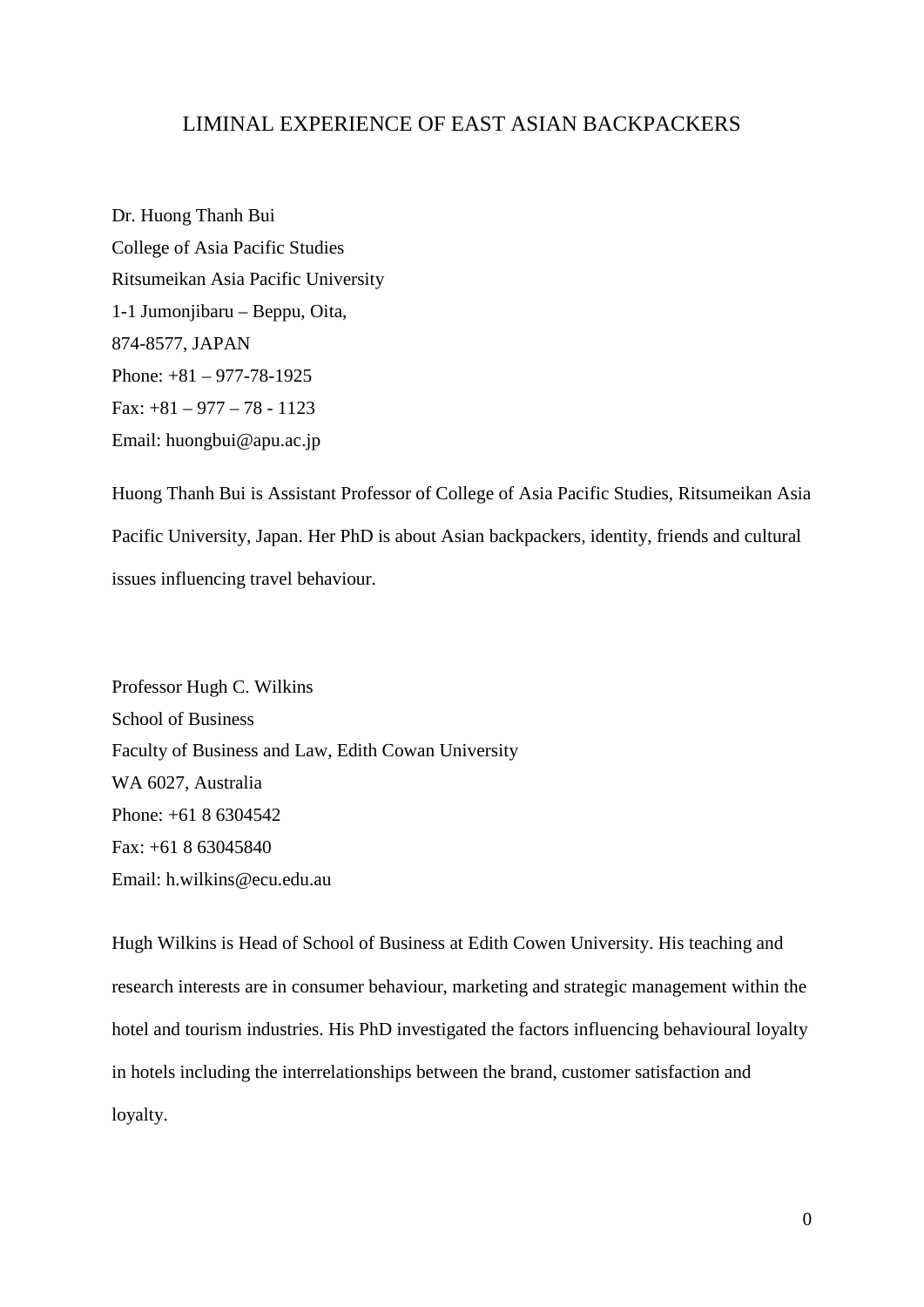# Dr. Young-Sook Lee

**Young-Sook Lee (PhD) Department of Tourism & Northern Studies Faculty of Finnmark UiT The Arctic University of Norway Alta, Norway [young-sook.lee@uit.no](mailto:young-sook.lee@uit.no)**

Young-Sook Lee is Head, Department of Tourism & Northern Studies at the University of Tromso in Norway and was previously at Griffith University in Queensland, Australia. Her research interests are in the field of sociological development of tourism with the focus of non-euro/ western contexts. She has published on the subject of Korean War and tourism development, Confucianism and tourism in classic Korean society and tourist gaze of noneuro/ western context.

-----------------------

*\* Corresponding author*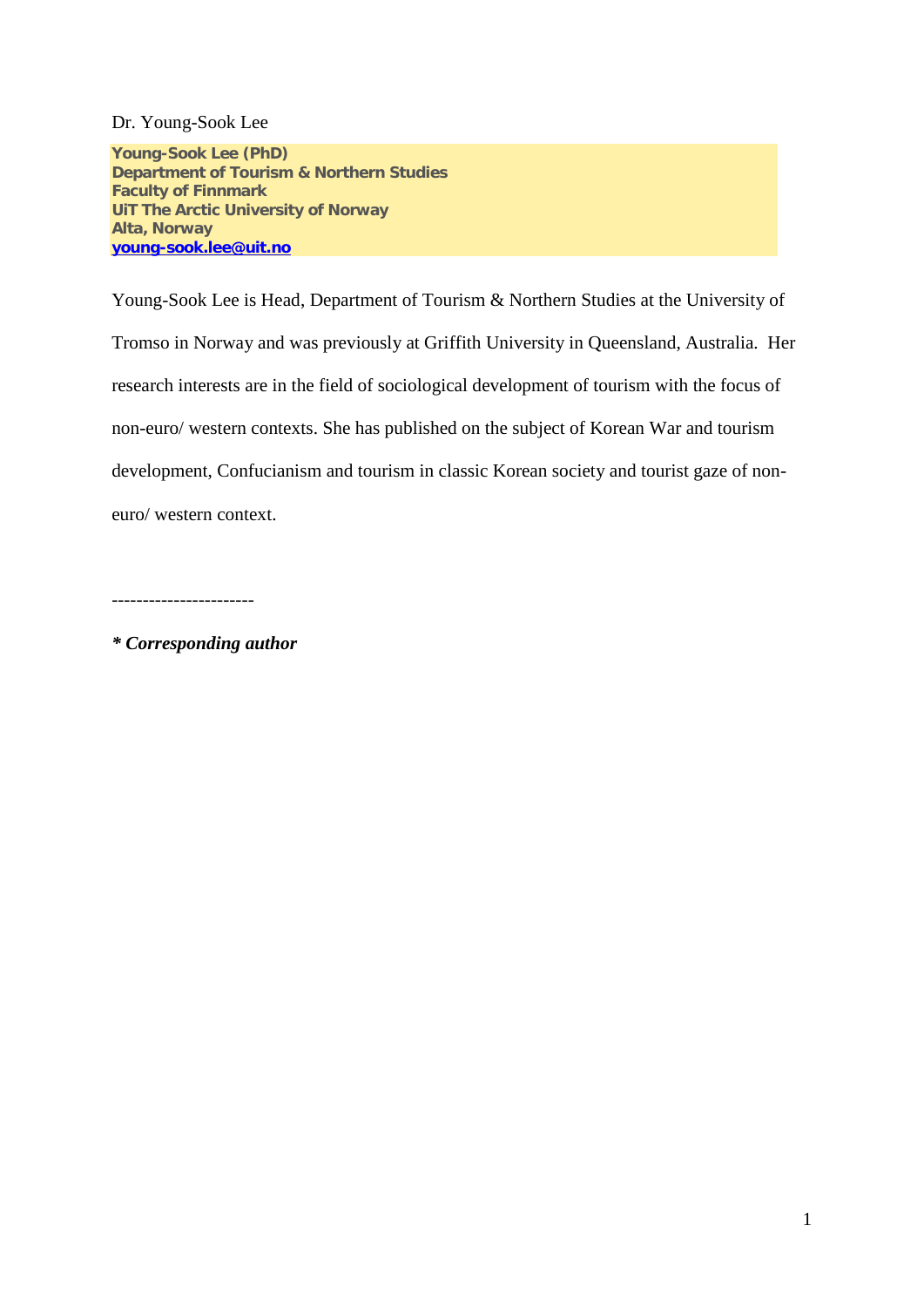# LIMINAL EXPERIENCE OF EAST ASIAN BACKPACKERS

# **ABSTRACT**

Acknowledging the increasing popularity of independent travel from East Asia, this paper explores the backpacking experience of young travellers of the region from a socioanthropological angle. Using liminality theory as a guideline and adopting a qualitative investigative approach, thirty one interviews with East Asian backpackers were conducted. The findings suggest there are dual facets of the liminal experiences of the backpackers. On one hand, young travellers were motivated to escape from temporal, spatial and social pressures at home. On the other, their narratives reflected strong commitment to home through a sense of filial piety, an awareness of their identity and positive evaluation of home. These findings advance our understanding of the liminal experiences in an Asian backpacking context.

**KEY WORDS**: Liminality, backpacker, Asian, escape, connection, home.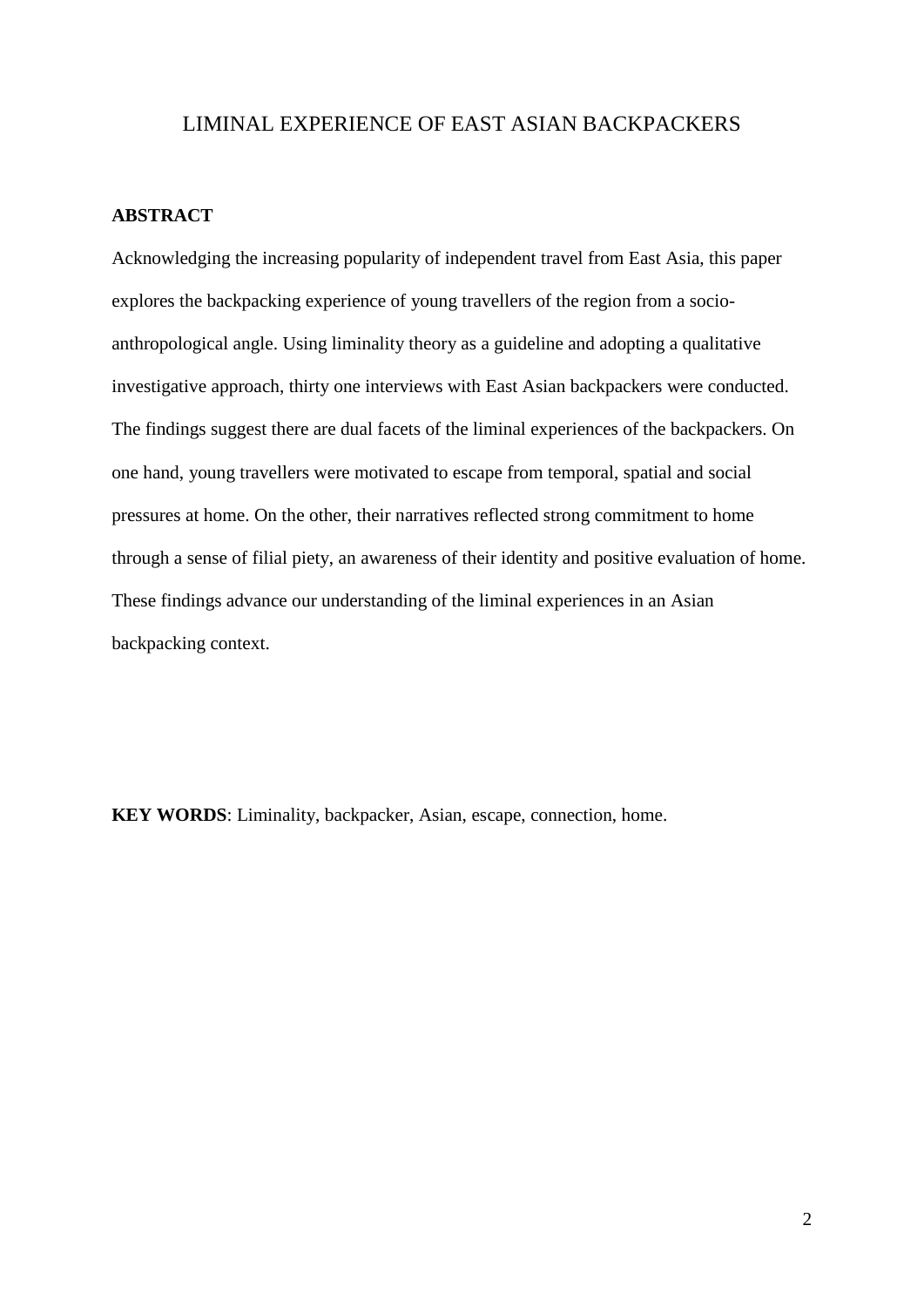#### *INTRODUCTION*

Backpacking as a form of independent travel has grown from a handful of "drifters" (Cohen, 1972, 1973), "wanderers" (Vogt, 1976), and "backpackers" (Pearce, 1990) into the phenomenon of "global nomads" (Richards & Wilson, 2004a). The term "backpacker" has, over the last decade, become synonymous with a travel style that emphasises freedom and mobility (Ateljevic & Doorne, 2004). Backpackers are defined as those who have a preference for budget accommodation, look to meet other backpackers, independently and flexibly organise their trips, take longer rather than brief holidays, and participate in informal and interactive holiday activities (Pearce, 1990). The backpacker tourism trend is no longer just from Europe and other developed economies, but also from the emerging economies of Asia. Acknowledging this increasing trend and the need to better understand the phenomenon, this paper researches the liminal experience of East Asian backpackers.

The research reported in this paper approaches backpacking experiences from a socioanthropological perspective. The study bases on the theory of liminality (Turner, 1969) and is supported by the studies of Graburn (1977, 1989, 2001) on the notion of tourism as a sacred journey. International travel facilitates the contrast of daily profane at home with the sacred period of travel away from home (Graburn, 2001). This argument leads to the connotation of backpacking as a liminal experience, which is evident in literature of Western backpacker travel. For example, backpacking is to liberate oneself from home (Richards & Wilson, 2004a) in search for authenticity elsewhere (Elsrud, 2001; Kontogeorgopoulos, 2003; van Egmond, 2007). However, backpacking is also argued to be an extension of the home experience (Richards & Wilson 2004b) and the motivation to reconstruct home via customised services and familiar comforts is particularly evident among Israeli backpackers (Cohen, 2004; Uriely, 2005; Uriely Yonay & Simchai, 2002).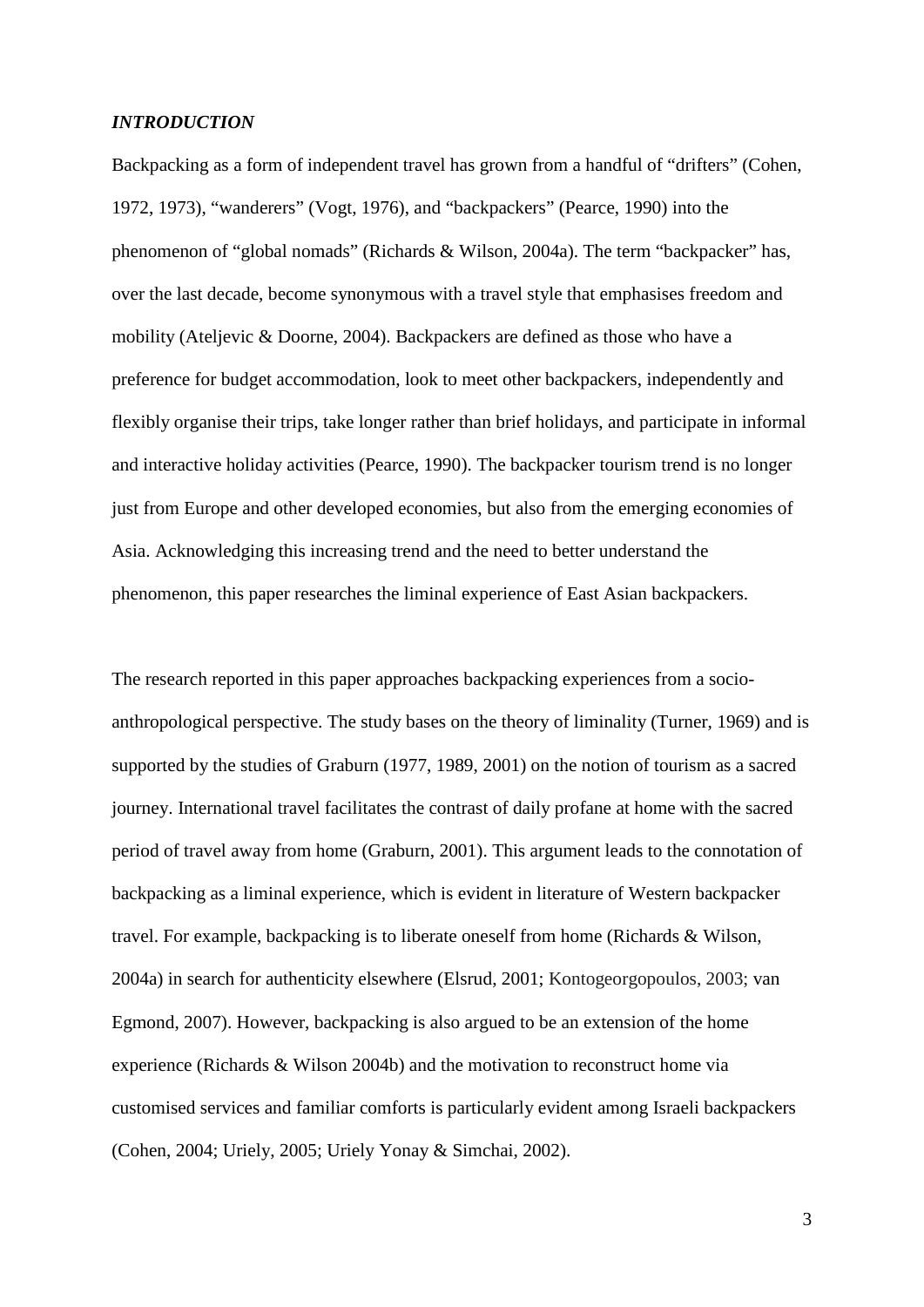In backpacking research, (Southeast) Asia has been recognised as preferable destination for Western backpackers (Spreitzhofer, 1998; Westernhausen, 2002). Whilst the majority of studies have focused on Western guests and their encounters with Southeast Asian hosts (Winter, Teo & Chang, 2009) far less attention has been paid to young Asians as travellers in their own right (Cohen, 2004). Research on Asian backpacker travel has appeared in tourism literature since the early 2000s, with analyses covering their geographical travel experience (Teo & Leon, 2006), their ethnographic performance (Muzaini, 2006) and the dialectical spheres of Japanese independent travellers (Takai-Tokunaga, 2007) and virtual community of Chinese backpackers (Oong & du Cros, 2012). Although the meaning of backpacking has been recognised as liminal experience among Western travellers, there has been a paucity of literature addressing this for individual East Asian (Cohen, 2004). The gap signifies potential to advance our understanding of the liminal theory applied in the East Asian backpacking context.

#### *LITERATURE REVIEW*

This research is grounded in a socio-anthropological approach in the study of backpacking experiences. This paper provides justifications for the theoretical perspective of the research followed by the literature on backpacking in relation to liminality and the context of East Asian society.

This research is grounded in liminal theory (Turner 1969, 1973). The term "liminal" was first introduced by van Gennep (1908) into the anthropological literature with primary reference to the spatial transition from central to peripheral space in the ritual ceremony. Liminality was later defined as "units of space and time in which behaviour and symbolism are momentarily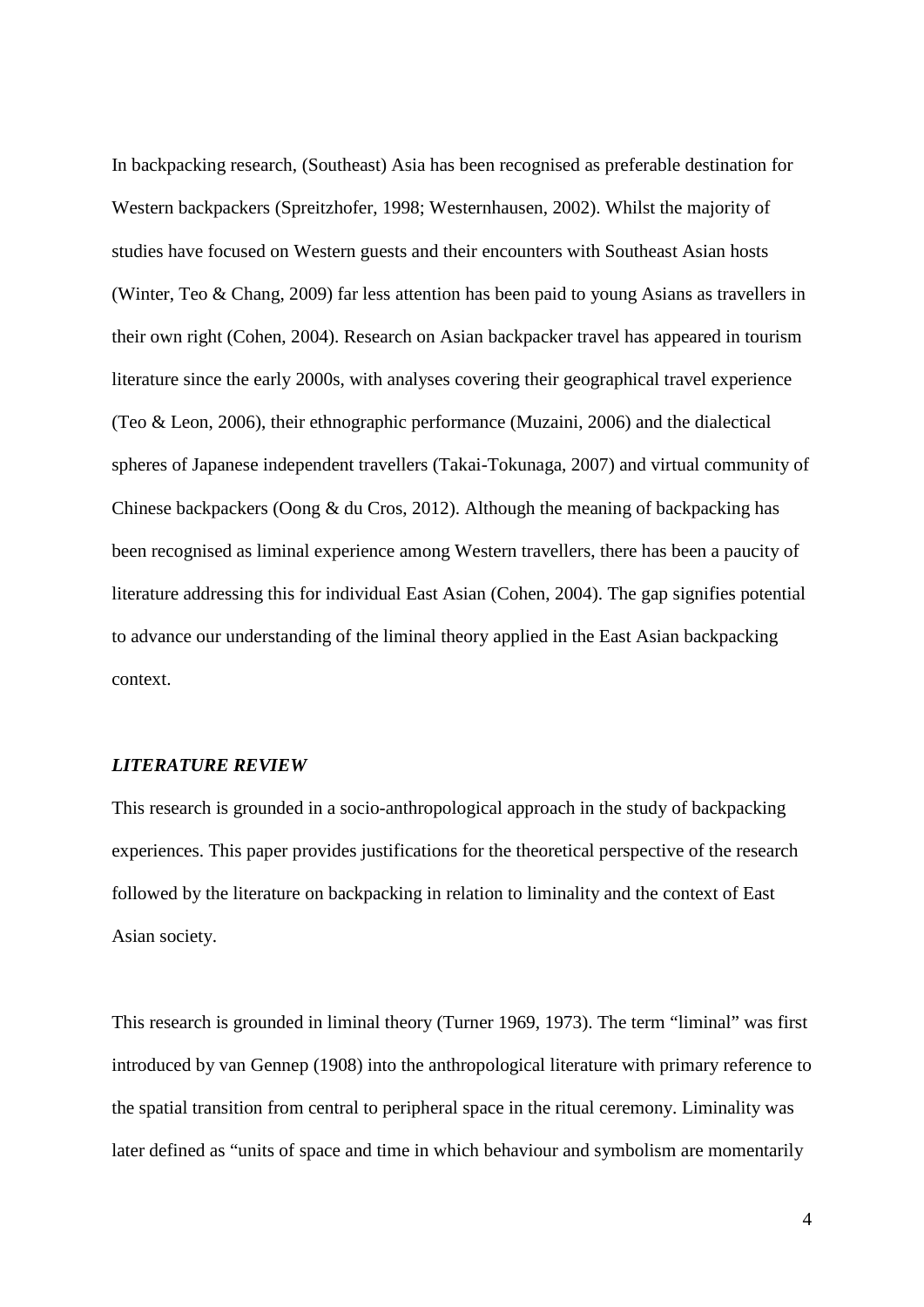enfranchised from the norms and values that govern the public lives of incumbents of structural positions" (Turner 1969, p. 166).

The liminal phase of ritual was developed into an autonomous and independent process. The liminality has three major components: (1) communication of *sacra -* the Latin word for sacred things such as exhibitions, actions and instructions; (2) the encouragement of *ludic* recombination – a ritual play element (Latin word *ludus*) and (3) the fostering of *communitas*, a direct, spontaneous mode of social relationship (Turner & Turner, 1982, p. 202). Although Turner's (1969) work is originally from the anthropology of religion, it indirectly contributes to the study of tourism when liminality is applied to the away from home tourist experience.

In evaluation of Turner's contribution to tourism, Cohen (1988) states that liminal theory has integrated the analysis of individual experiences with social dynamics and elaborated the cultural symbolic meaning of the touristic experience within the broader social process. The most important contribution that the theory made is the combination of "the Centre" and "the Other" (Cohen, 1988, p.43). Specifically, liminal inversion in one sense expresses otherness, but in another they also expresses some central social (or human) concerns and values repressed in everyday life.

The notion of sacred travel and profane home is interpreted in a tourism context in Graburn's (1977, 1989, 2001) works. The theory first considers how the study of tourism fitted into socio-cultural anthropology in 1977. In its later revision, Graburn (1989, 2001) claims that the temporal structure of the secular ritual of tourism was applicable to all forms of tourism. The core element of this theory is encompassed in the concept of "ritual of reversal" (Graburn, 2001, p. 44). It proposes that the motivations and compensations of tourism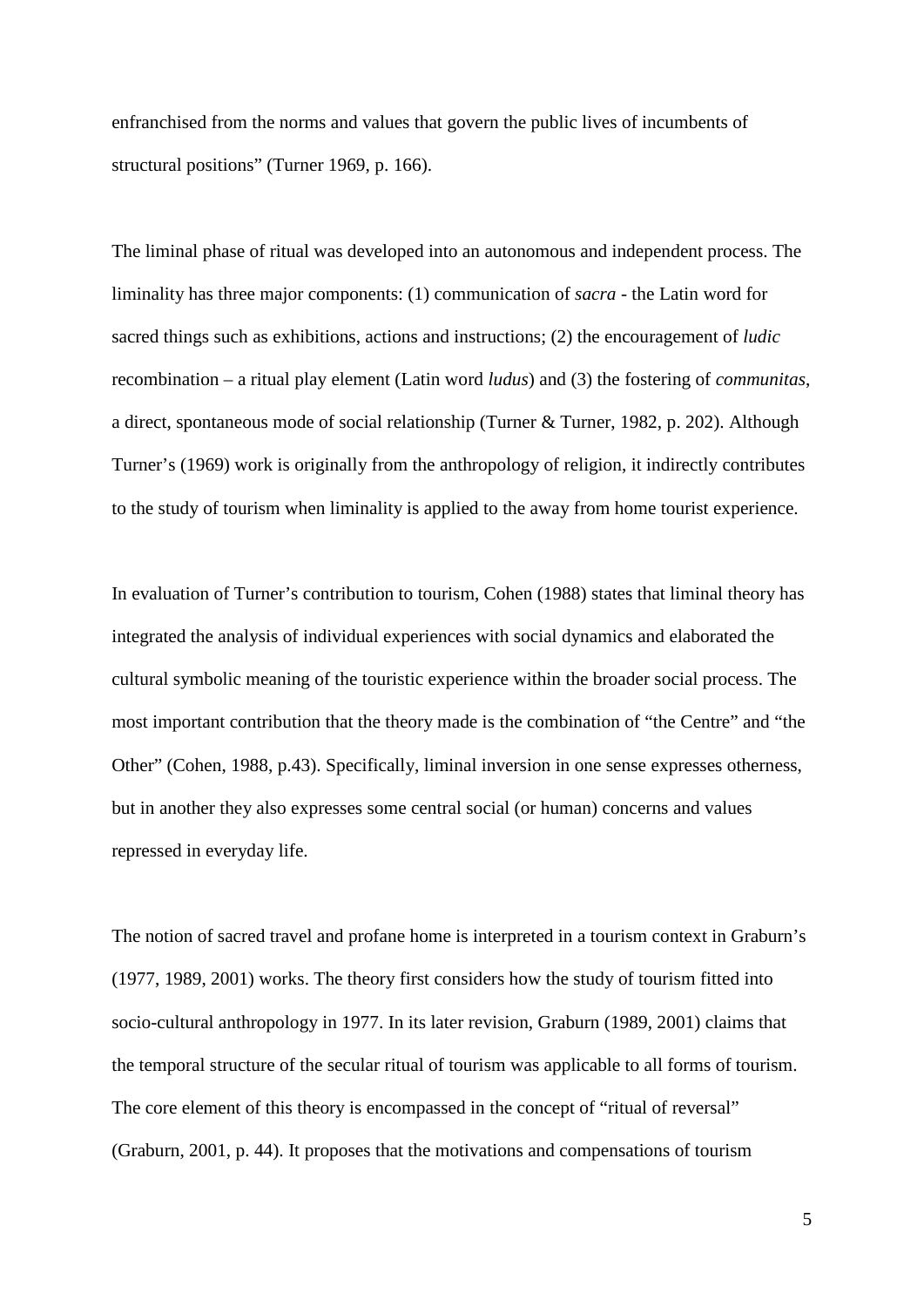involved both push and pull factors. Tourists leave home because there is something that they want to get away from, and they choose to visit a particular place because they will experience something positive there that they cannot easily experience at home. In this regard, Wagner (1977) argues that the experiences of Swedish vacationers in Gambia are a "normlessness" that frees them from stressful routines whilst Gottlieb (1982) describes how the structures of everyday life are turned upside down when American vacationers on holiday.

Besides the meaning of an inversion of everyday life as contrasting between sacred and profane, liminality has also been interpreted as "ludic recombination". This line of interpretation departed from the work of Shields (1991) in *Places on the Margin*, where carnivalesque and dirty weekends are interpreted as liminal experience. More recent works often referred to liminality as the inversion of daily life restrictions, in the sense of sexual freedom (McKercher & Bauer, 2003).

Although the argument on liminal inversion has had a long history in tourism research, it has recently been faced with critique that the ritual inversion theory is too simplified a construct (Lauring, 2013). This is mainly because it does not include the social and cultural dimensions of everyday life such as a response to the holiday experience, rather it explains behavior of the tourists by psychological mechanisms. In line with this, Edensor (2000) argues that tourism should not be seen only as time of play and fun away from everyday life. Instead of being inversion of everyday life, tourism may also be mundane because "it extends across an increasing vast range of time and places, is characterized by being performed via a normative array of enactions, and largely take place in regular touristscapes" (Edensor, 2007, p. 200) . Similarly, Lengkeek (1996) argues that the meaning of tourism is not primarily generated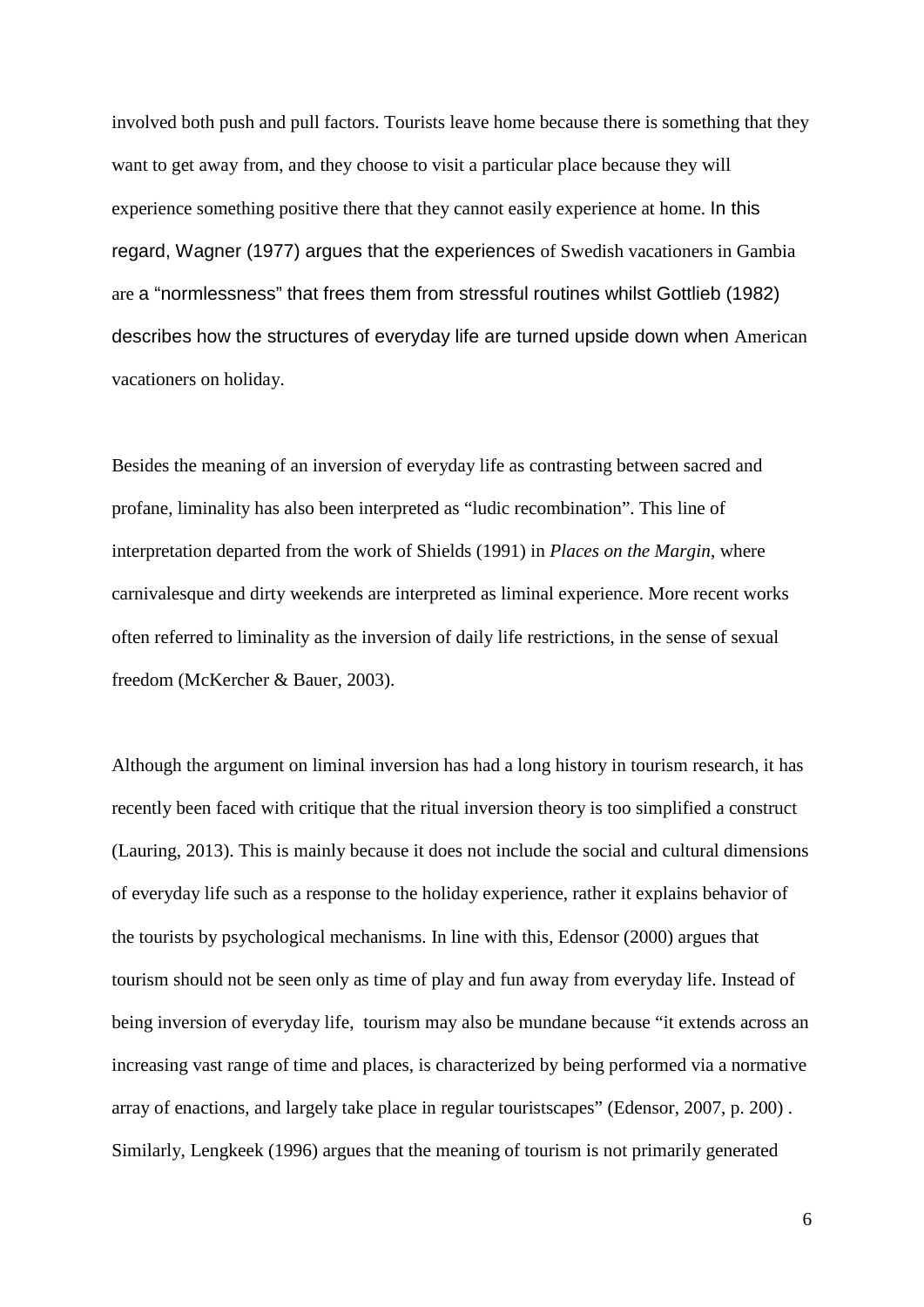locally but by interpretations made in the tourists' home countries. The reality of otherness is not necessarily directly opposed to sameness but rather constructed from the same frame of reference. Hence the tourist studies should focus more on the interaction of the extraordinary and the ordinary (Lauring, 2013).

Liminal theory has been revitalised in the context of globalisation and rapid social change (Franklin, 2003; 2009). In particular, tourism is viewed less as a phenomenon that is understood, predictable and governed by a set of known parameters and processes, and more as a dynamic and complex multiplicity (Franklin & Crang, 2001; Franklin, 2009). This leads to the need to reconfigure the duality of the centre and the peripheral liminality. Due to the differences between here and there, home and away, working life and leisure becoming blurred or collapsed; tourism is no longer something that happens away from everyday life in a liminal space. Instead, "tourism is *infused* into the everyday and has become one of the ways in which our lives are ordered, and one of the ways in which consumers orientate themselves, or take a stance to a globalised world" (Franklin, 2003, p. 2). This argument is also reflected in McCabe's (2002) suggestion that the complexity of the tourist experience is created by a number of developments predicated on the changing character of society in a post-modern era.

The early work conceptualising modern backpacking dates back to the 1970s. The seminal work on tourist typology (Cohen, 1972, 1973) distinguished between institutionalised tourism (organised and individual mass tourists) and non-institutionalised tourism (explorers and drifters). The conceptualisation of the "drifter" continued in the following two decades through the integration of age and other characteristics. The emergence of the term "backpacker" was not simply a semantic variation, but a fundamental shift from viewing backpacking as a socio-cultural phenomenon to addressing its growing economic significance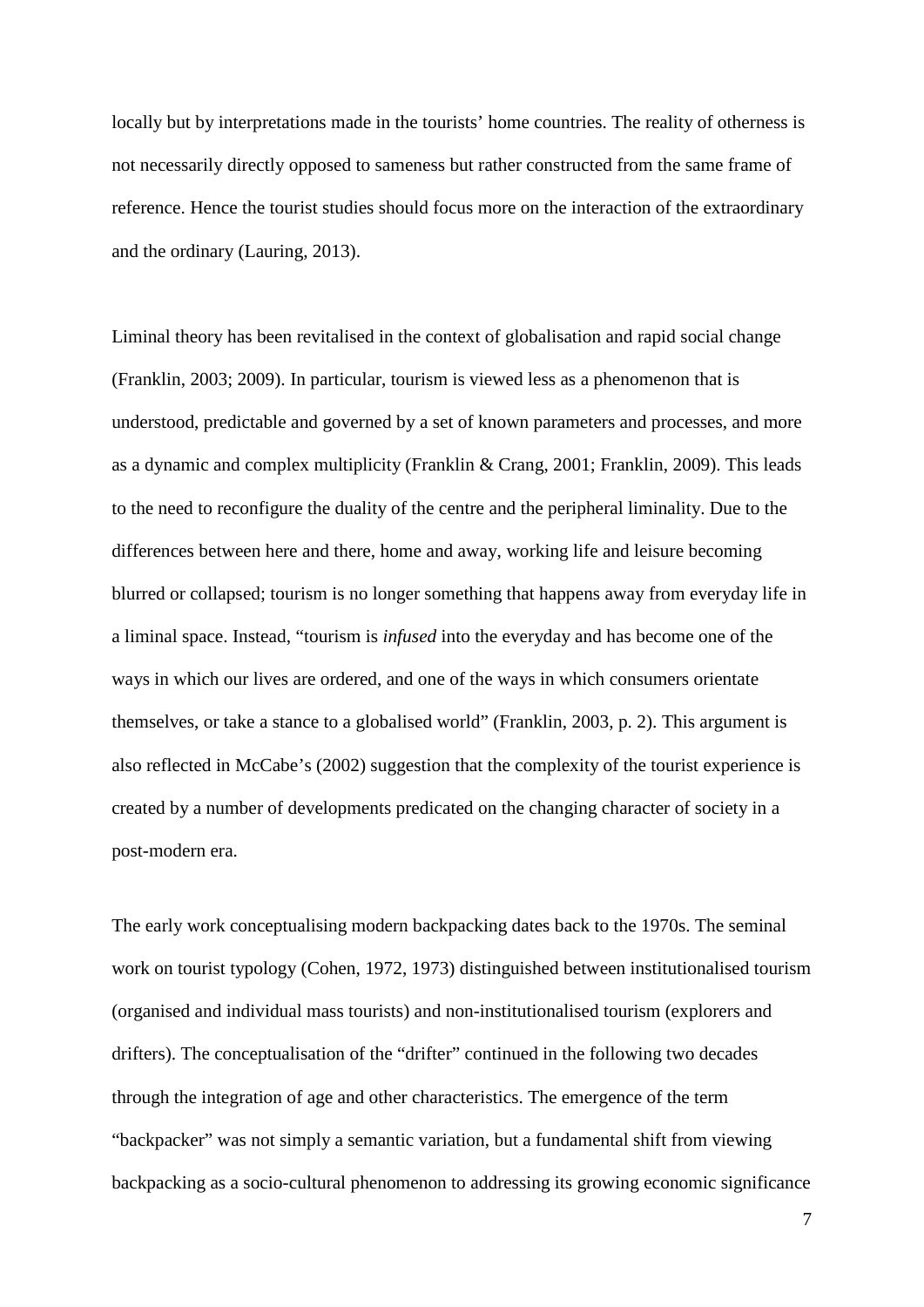(Pearce, 1990). Beyond the range of research on the internal dynamics and culture of backpacker travel, was a body of literature analysing the impacts of backpacking on socioeconomic development. The most recent decade has experienced an exponential growth in publications concerning backpacker tourism. Recent research into backpacking has varied between socio-anthropologically based and market-based approaches (Richards & Wilson, 2004c). On one hand, anthropological studies sought to understand the meanings of backpacking (Binder, 2004; Bell, 2002; Noy, 2004), mobilities (Hannam & Diekmann, 2010), or transgressive behaviour (Jayne, Gibson, Waitt & Valentibe, 2012). On the other hand, market-based studies emphasised the economic gains, markets, product designs and operational issues involved in managing this travel style (Wilson, Richards & MacDonnell, 2007). These studies were subjected to criticism for having insufficient theoretical bases and also for the assumption that backpackers represent a homogenous group (Wilson & Richards, 2007).

In viewing backpacker travel as a liminal experience, Cohen and others argued extensively that Israeli backpacking journeys represented a cultural rite of passage (Cohen 2004; Noy & Cohen, 2005; Obenour, 2004). More specifically, the young backpackers left their normal lives, separating themselves from their family and community to enter an unfamiliar, liminal situation abroad, where they had to prove themselves by resolving the problems encountered on their trips. Their successful resolution of problems and the eventual completion of their trip was an indicator of their competence (Cohen, 2004). Regarding the characteristics of the backpackers' liminal experience, Cohen (2004) also notes three mitigating factors in its applicability. First, a complete immersion of backpackers with their co-travellers in the *communitas* is not expected. Second, the apparent inversion of home is not fully experienced while on the trip due to the institutionalisation of the backpacking industry and modern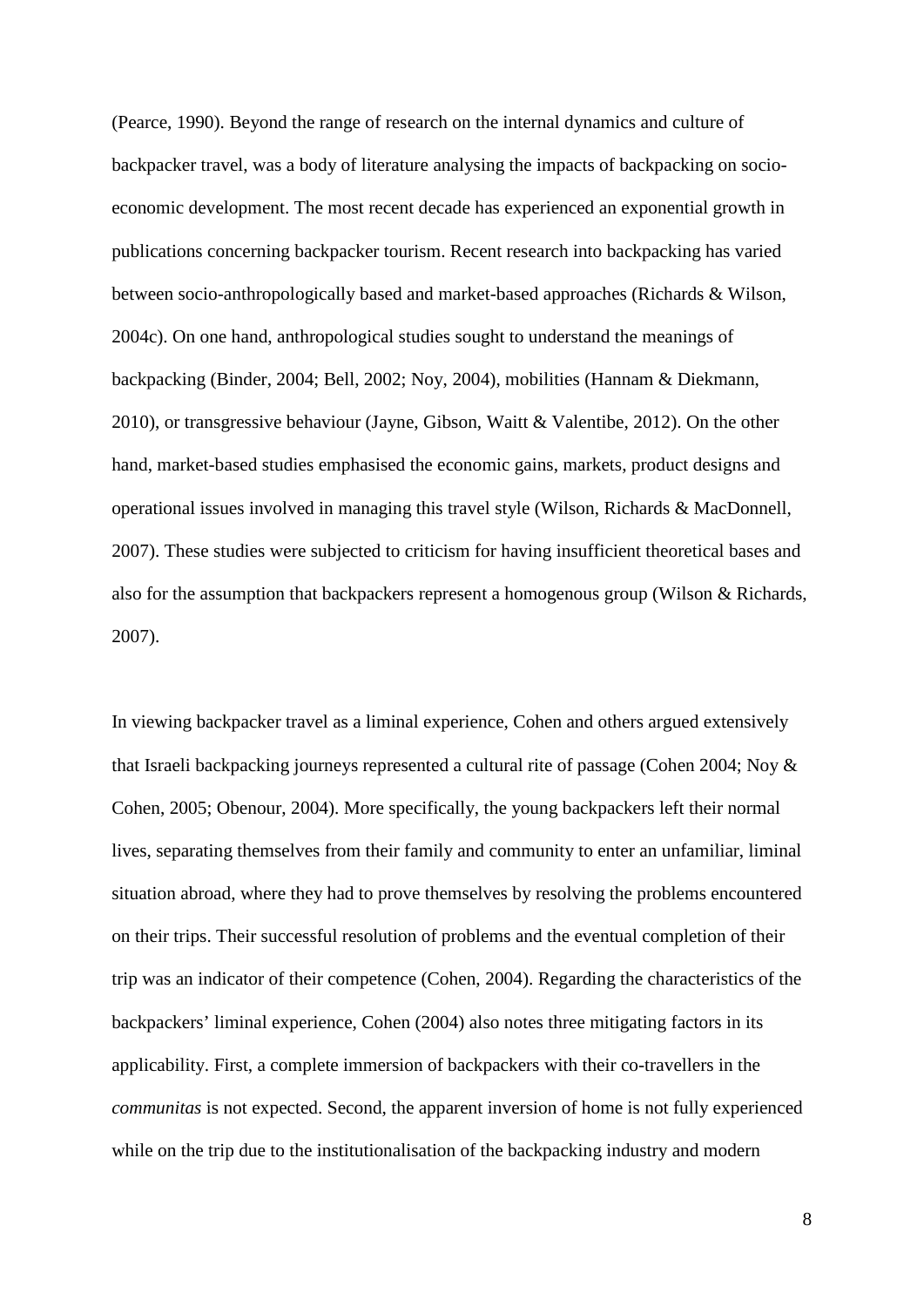communications technology. Finally, backpacking is not a complete reversal of daily life, but in many aspects, it is an extension of youth subcultures in home societies.

This argument lays the foundation for the suggestion that backpacking is a suspension of everyday life at home (Richards & Wilson, 2004b; Wilson & Richards, 2008). In particular, the ideology of consuming differences has to be maintained in order to justify travel, but the practice of travel is often a 'home plus experience' (Richards & Wilson, 2004b, p. 254). Modern backpacking involves elements of both extension and reversal. Therefore, backpacking provides a temporal and spatial suspension from the norms and values of the home region. The suspension from home is evident in the narratives of young Israelis. They are often critical of various aspects of their home society (Cohen, 2004), as the political and social tensions are the main push factors influencing them to backpack overseas (Haviv, 2005). However, they are basically committed to their home society (Noy & Cohen, 2005; Uriely et al., 2002) and seek a reconstruction of home while travelling (Anterby-Yemini, Bazini, Gerstein & Kling, 2005; Maoz, 2007).

Backpacking from different societies, though it may take superficially similar forms, may be motivated by different problems and tensions in respective home societies (Noy & Cohen, 2005). This is reflected by what Cohen (1995) claimed: "contemporary Japanese, Taiwanese, Koreans and members of many Third World societies are also tourists in the Western sense of the term, even though their specific mode of travelling may incorporate elements from their own cultural tradition" (p. 12).

The growing trend of travel by youth from East Asia has become evident with an increasing number of free independent Asian travellers. This trend has resulted from changes in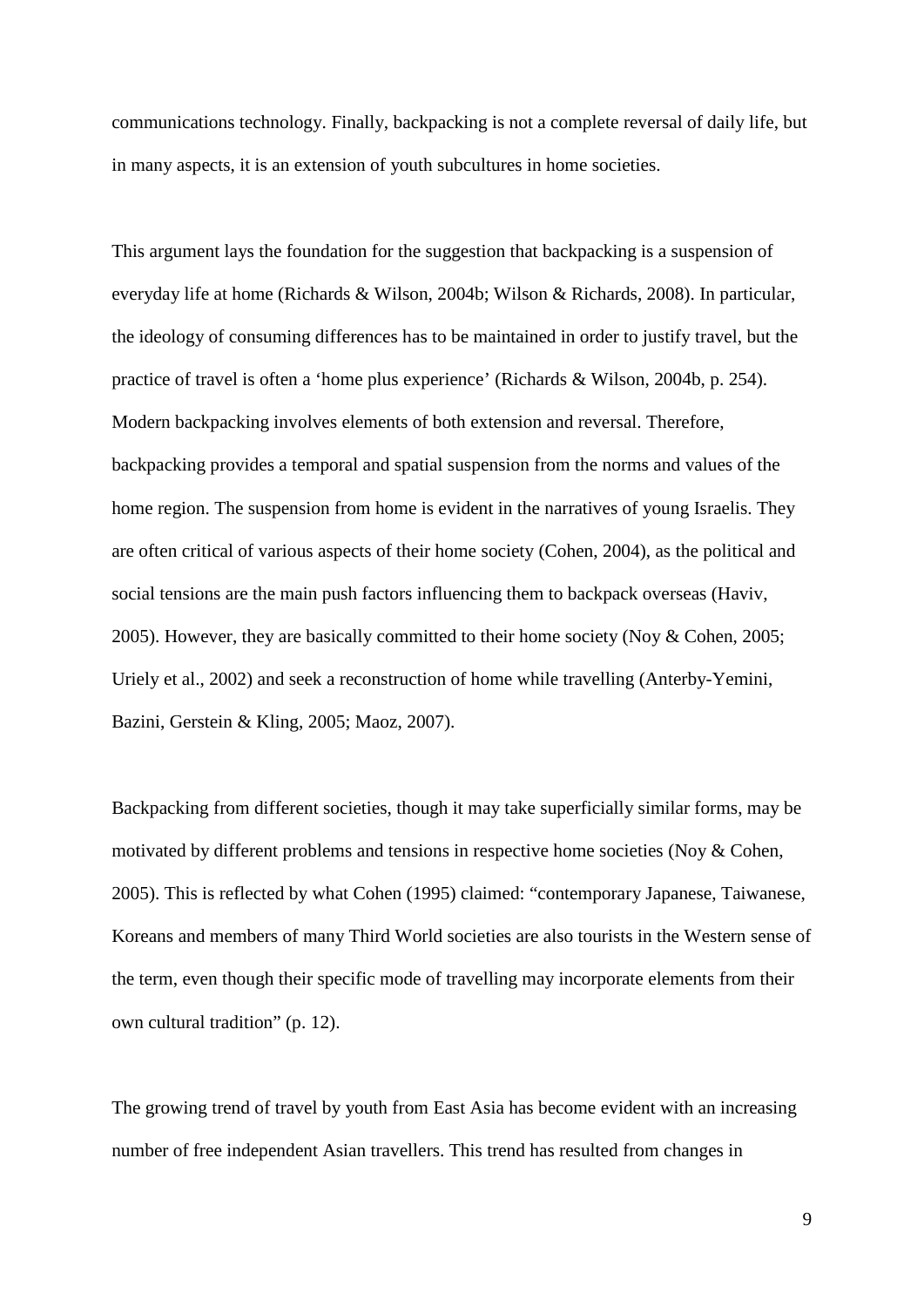contemporary Asian society (Reisinger & Turner 1998, 1999) where younger generations are now more independent and Westernised (Watkins, 2006). Notably, an increase in Korean backpackers has been recorded in Australia since 2006 (Tourism Research Australia, 2007) and young travellers from Korea have become second only to the Japanese as the main market of people travelling for the purpose of learning English (World Tourism Organisation, 2008). Studies of Japanese outbound tourists indicated a growth in the number of independent young travellers from Japan (Japan Travel Bureau, 2005; Takai-Tokunaga, 2007; Yamamoto & Gill, 1999). This growing trend has been evident in China as well, where a small but increasing number of young people choose to travel on their own (Nyiri, 2006).

The study of the backpacking experience should not be separated from the socio-cultural context of the home society of the backpackers (Cohen, 2004). Asian backpacking has emerged from a different historical and social background to that of the Westerners. The development of Asian backpacking, chronologically, is a much later phenomenon. While European backpacking emerged from the social upheavals in the 1960s (Cohen, 2004), Asian backpacking emerges within highly stable societies and a period of long-term economic growth, where Japanese backpacking has been noticed since the 1980's (Andersen, Prentice & Watanabe, 2000) and from Korea, China and countries of Southeast Asia since early the 2000's. Consequently, there is a need to interpret the theory in regard to Asian backpacking with particular reference to the East Asian social and cultural elements. The travel behaviour of young travellers reflects cultural traits and current trends in contemporary East Asian society. For instance, the tourism literature addresses the collective orientation of Japanese travel where the tourist is "sent as a representative of an enduring group" (Graburn, 1983, p. 46). Noticing that people from different cultures have strikingly different senses of self, Markus and Kitayama (1991) identify the Western "independent construal of self" has a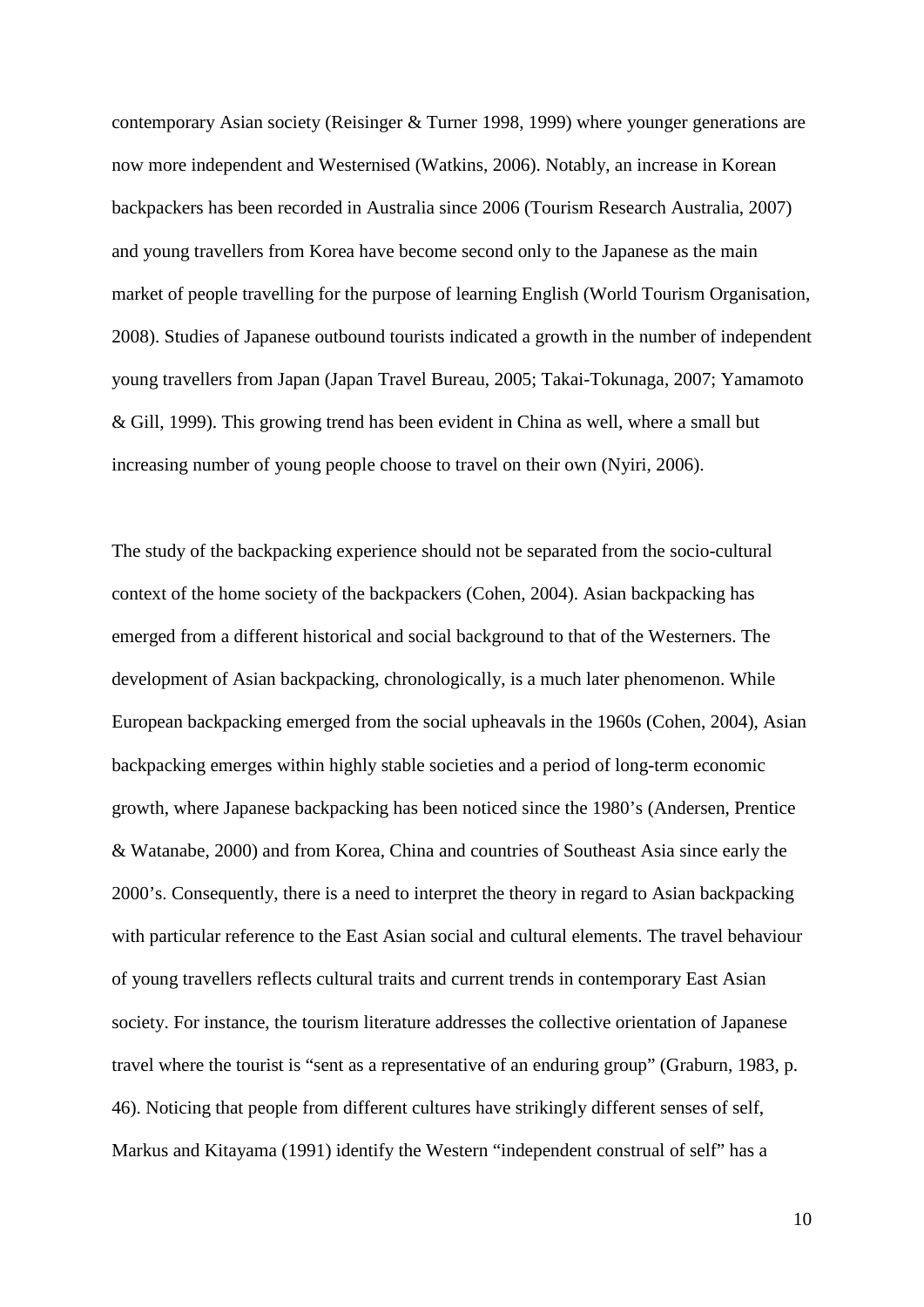distinctive conception of individuality in contrast to the fundamental relatedness of individuals to one another in Asian culture, which is termed "interdependent construal of self" (p. 227). Thus, for the youths of the Asian nations that value collectivism, extended independent travel has been generated from an entirely different social context compared to Western society where individualism is valued and encouraged (Prideaux & Shiga, 2007).

Acknowledging an increasing independent travel trend by young East Asians and the gap in regards to liminality and its application, this paper explores how the liminal experience is demonstrated in the East Asian backpacking context. Within this, liminality is understood as the away from home travel experience, in which the behaviour of tourists is not governed by taken for granted norms and values of public lives at home. The current paper delves into this topic of Asian backpackers liminal experiences by adopting an exploratory qualitative approach.

#### *STUDY METHODS*

The current study employed qualitative methodology and conducted semi-structured interviews along with observation, keeping field notes and holding informal conversations with Asian backpackers from Northeast and Southeast Asia. A key advantage of in-depth interviews is the flexible nature of this approach (Silverman, 2009) that assists in reducing misunderstandings between researchers and the informants (Babbie, 2004; Bryman, 2006). While the interview technique allows the researcher to understand the world from the participants' point of view (Kvale, 1996), field notes and informal talks supply additional information for interpretation. The field notes were taken soon after the interviews and served as a memory aid (Lofland & Lofland, 2006; Patton, 2005). In addition, informal conversations and observations during the field studies assisted in gaining valuable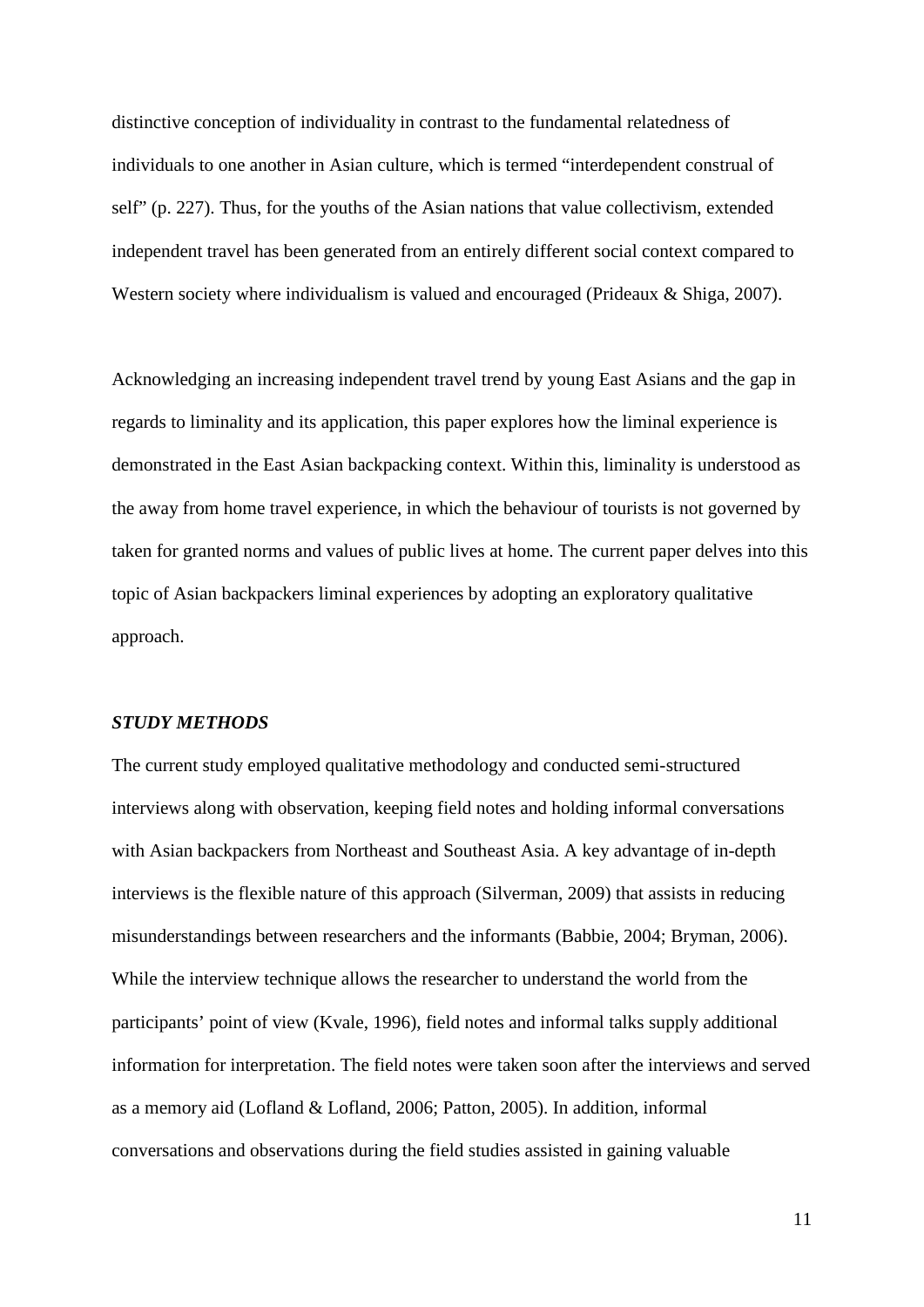knowledge investigated travellers' behaviour and their interaction with their environments (Kvale & Brinkmann, 2009).

A purposive sampling strategy was used to recruit informants in the current study. These were travellers from countries in Northeast and Southeast Asia, who were staying at backpacker hostels while travelling independently. In addition, more than twenty informal conversations with Asian backpackers were conducted in various backpacker hostels. A sample size of a minimum ten to fifteen interviews is suggested for credible research findings (Cresswell, 2002), while the generally accepted number is around twenty to twenty five (Charmaz, 2006). Exceeding these recommended informant numbers; the current qualitative investigation conducted thirty one interviews to reach saturation. Participants in this study included nineteen males and eleven females with an age range between twenty to thirty-seven years. Among thirty one informants, there were fifteen Japanese people; four Chinese; two each from Malaysia, Korea, Thailand, Singapore and Indonesia; and one person from the Philippines. The dominance of Japanese in the sample reflected a mix of nationalities of backpacking travel at the two sites of the study. Japanese independent travellers do not need a visa to visit Australia and Vietnam if the trip is less than 90 days. They are also eligible for the working holiday visa scheme allowing them to stay for a year in Australia. However, these visa regulations are not available for other travellers from China and Southeast Asia. Thus, the imbalance in the number of informants can be attributed to the current visa provision for Asian visitors. Previous studies on Asian backpackers (Teo & Leon, 2006; Muzaini, 2006) also involved more Japanese, than other nationalities in the interviews.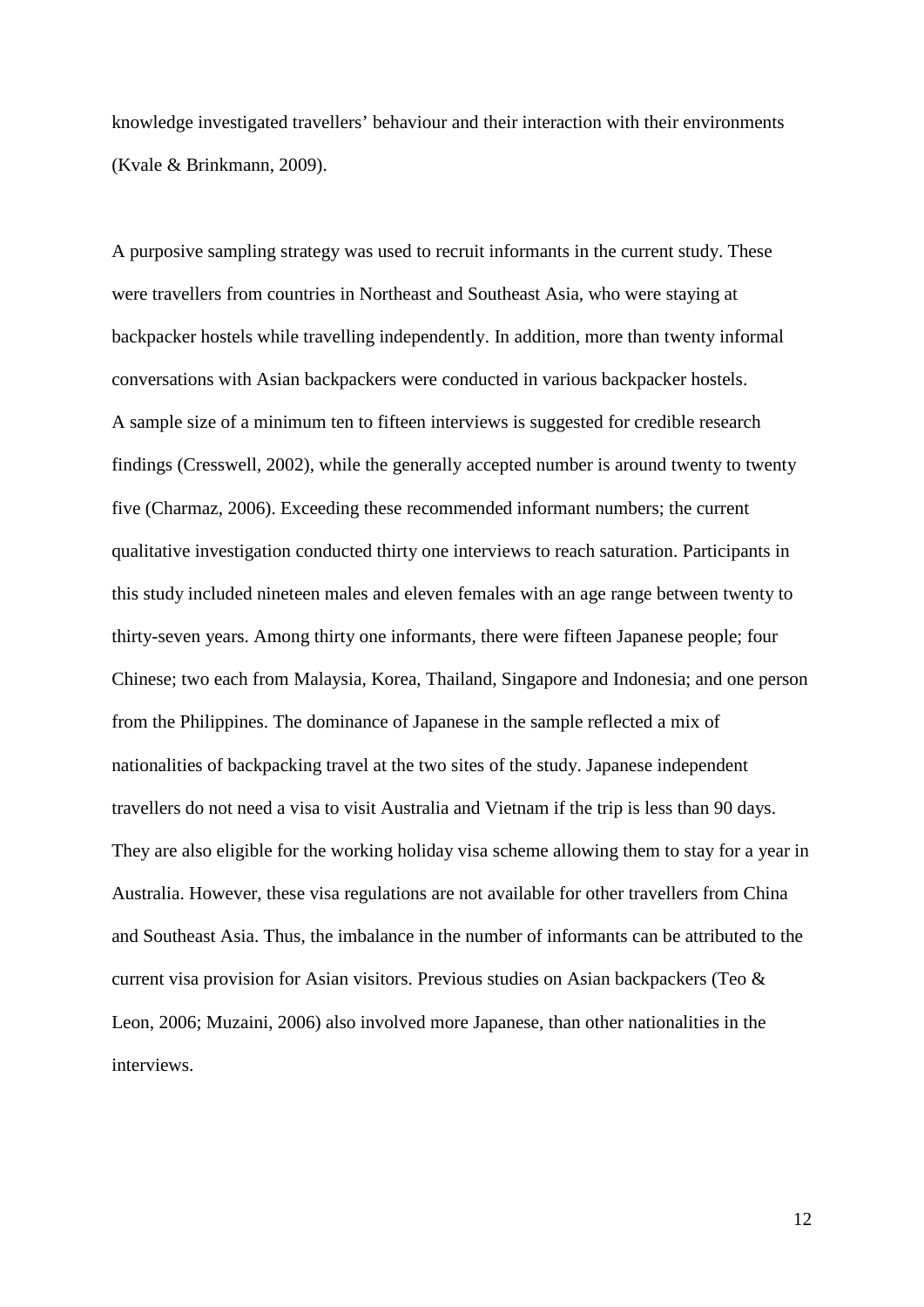During the data collection, the first author spent four weeks with Asian backpackers by staying in youth hostels and going on tours with them in Australia and in Vietnam. The researcher's ability to speak Chinese and Japanese in addition to English made it easier to establish trust and rapport with participants during the interviews. The topics covered in the interviews and informal conversations included the reasons to undertake the journey, the perception of the trip and the experience of being on the road. The questions for the interviews were underpinned by the theoretical framework of the sacred travel and profane home of the liminal experience in travel. In particular, the informants were asked to elaborate on the contrasts between freedom while travelling and restrictions at home, activities that were out of their daily routine and the feelings about and re-evaluation of their home culture and society from afar. The interviews, field notes from observation and informal conversations were translated (when they were not in English) and transcribed into English. The material was then systematically examined through thematic content analysis. This method of analysis was appropriate for this study, because it assisted in the categorisation of themes in the interview transcripts (Boyatzis, 1998).

# *FINDINGS*

Analysis of the narratives of Asian participants in this study suggests both a desire for freedom from home and a strong commitment to home. The liminal experience of the Asian backpackers is a negotiation between the motivation to escape from home and the sense of connection to home.

# *A sense of escape*

While travelling, the backpackers were set free from temporal, spatial and social constraints of their daily routines at home. The first dimension of the freedom is in regards to the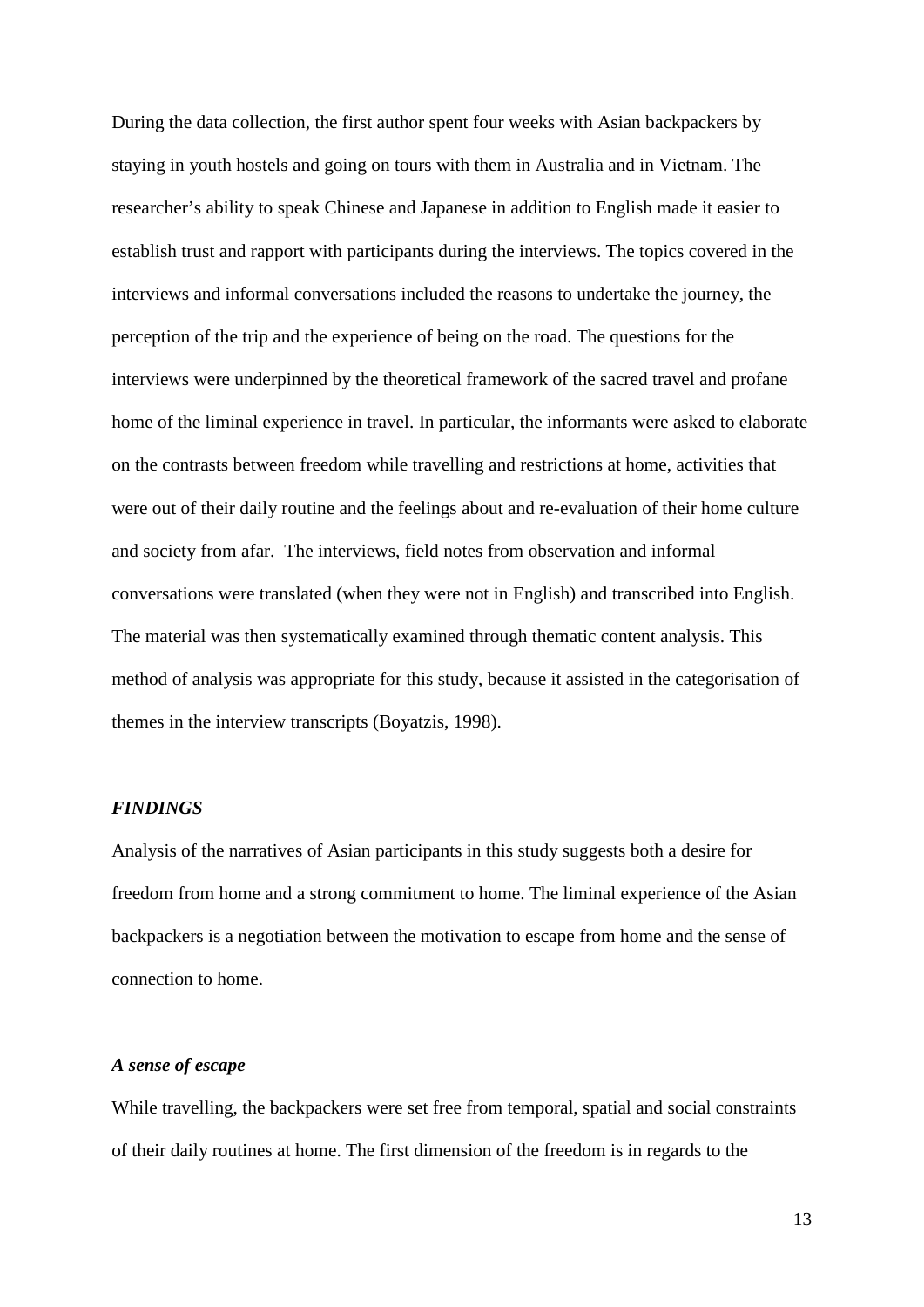motivation to escape from time pressures. Young Asians rarely have gap years between their study and work, as in the case of Western travellers. A competitive study environment, in addition to a rather poor social security system in East Asia, results in young people being placed under pressure to rush for good jobs immediately after their graduation, to earn their living and save up for their future. Consequently, young Asians often embark on long-term international travel in their late twenties after they have saved enough money, or get bored or burnt out due to pressure at work. In contrast to Western backpackers, who travel in their gap years before going to university in their early 20s, young Asian travellers in this study took their gap year in their late 20s. This is reflected in the average age of the participants in this study being around 27. Two third of the respondents had completed their tertiary education and gained a few years of work experience before travelling. In addition, many respondents in this study perceived the gap years as the time before getting married.

For example, a married male respondent in his early thirties wished to go back to the time of his youth without worries and travel as much as possible. The relatively short period to be free from the constraints made the trips more valuable to him.

I travel mainly to get away from work, from family and responsibilities. If I was younger and had not got married, I would have spent a year travelling provided that I had enough money for accommodation and food. Sometimes, I do not care where I am going.

Even though female travellers were less concerned with work and income they also tried to take gap years before they get married. The desire to live their own dream before taking on the responsibility of life as married women was evidenced in a narrative of a 26 year old female informant.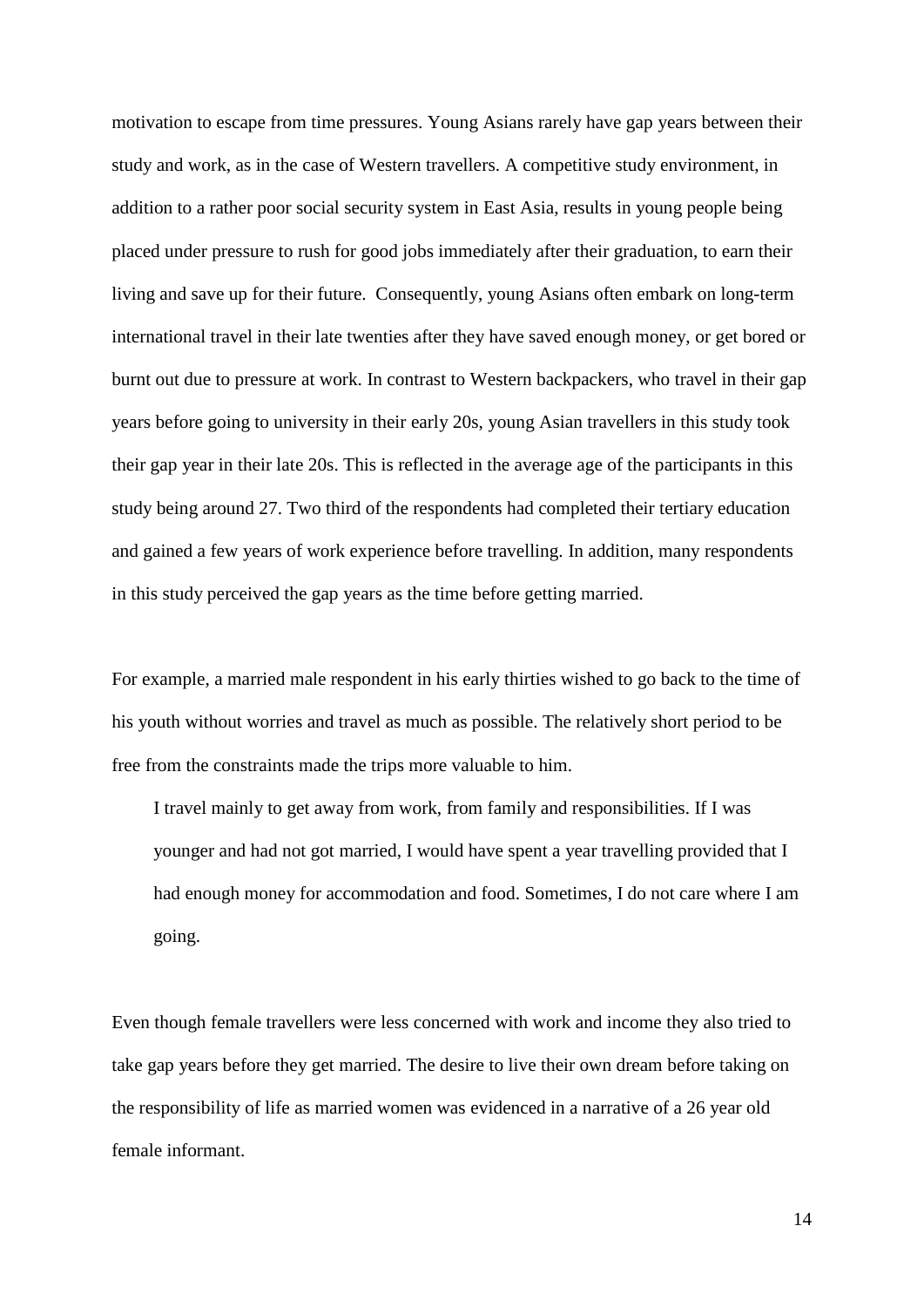I am lucky because I am a girl. Being a girl I do not have to take the responsibility to have a good job and earn enough money to support my family. I can have time for myself to travel before getting married. After this trip, I will find a partner and possibly get married.

The second aspect of freedom identified was in relation to an escape from spatial constraints, which was evoked from comparisons of home with a foreign destination in terms of physical space. Respondents from China made comments on the crowdedness and rapidity of life at home, where they could not slow down or relax.

I love to hang around in Hanoi. I usually walk around the small streets to see things… There is something different from China that I can feel. It is the breath of the old Hanoi, the lives of people in transition. Everything here is peaceful as compare to China. There are people everywhere and everyplace is a crowded.

A Singaporean participant mentioned a busy life leaving limited time for socialisation and human contacts. The friendliness and hospitality of the Vietnamese people gave positive impressions, which they could not find at home.

In Singapore, everyone is so busy and in such a hurry that many times people forget the small, yet important things in life – such as spending time with family and friends. Although I only been here for a little under two weeks, I made lots of friends because everyone is so friendly. Every morning I buy a "banh bao" from a lady across from my hotel and she always greets me with a smile. She's great! I will miss her and her "banh bao" too.

The freedom they enjoyed during travelling accentuated their emotional transformation as described by a Chinese female respondent.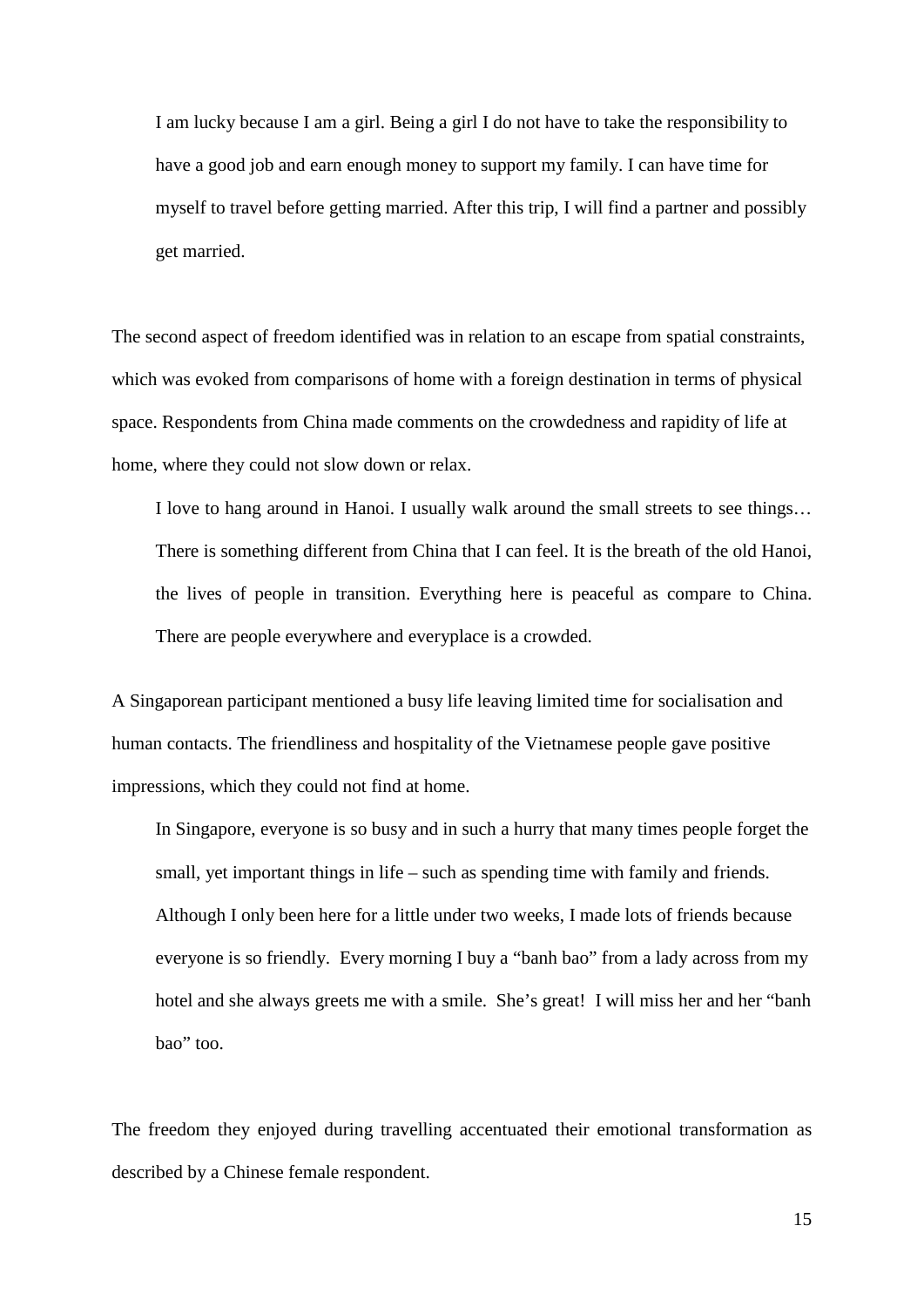The most memorable thing is when I visited Ham Rong Mountain in Sapa. You know it is a very nice mountain, being on the top of the mountain you can panorama the whole city of Sapa. I will never forget that feeling, when I felt totally relaxed and I could almost touch the cloud. It's so amazing.

The feeling of freedom and relaxation can make life more meaningful as a Japanese male amateur photographer, revealed about his renewed feeling for life "I love and appreciate this life".

The third dimension of the escape identified is the freedom from social regulations. Those who quit jobs to travel loved to compare a carefree life when travelling and the social burdens of a "just working life". Travel was an escape from a strictly regulated life at work.

It has been much easier and relaxing. I can wake up late, I can go anywhere I like…When I was working, everyday was the same…

The relaxing lifestyle and easy-going working atmosphere in Australia sharply contrasted with the workaholic culture in Japan, where long working hours, punctuality, high levels of responsibility and strict service quality is commonly expected. In particular, male travellers enjoyed the drinking and party culture of backpacking. For example, a twenty-five year old male respondent described his freedom life in Australia.

I do not have to wake up early, get in to train from Kanagawa to Tokyo. More drink here, you know. I get more time. In Japan I cannot drink, I have to work.

While enjoying a dream-like working environment in Australia, a female Japanese respondent was constantly worried about her ability to reintegrate into Japanese society after having "too much freedom" in Australia. Differently, male respondents were worried about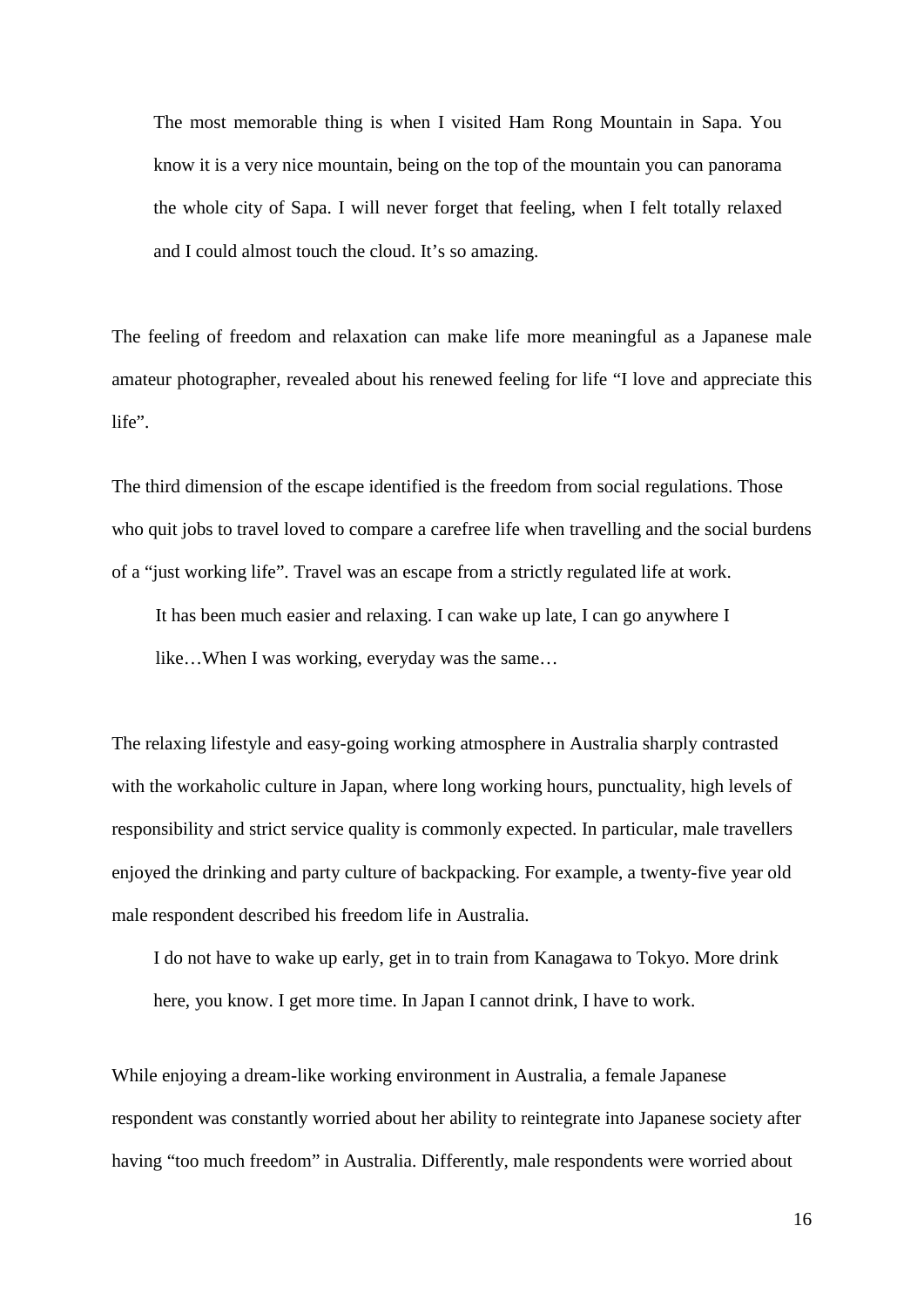excessive drinking as a consequence of too much freedom and without being "observed" by their parents, friends or colleges. The narrative of a 27 male informant from Japan is an example.

I came to Australia to learn English. I want to stay here for 2 years. I came here on my working holiday visa. My first job was to collect fruit or vegetable but I quitted my job two days ago. It was such as boring job. For almost two months, I keep drinking every day. My life here is getting terrible.

The sense of freedom perceived by the backpackers while travelling was connected to the three motivations of escape from the temporal, spatial and social constraints of daily routine. While the escapes from the pressures at home are justifications for travelling, being away from home strengthened the sense of connection to home amongst young Asians in this study as elaborated in the following section.

#### *A sense of connection*

A round-the-world trip for six months or a year has increased in popularity amongst Asian youth, particularly amongst Japanese and Koreans. The differences between the homeland and destinations overseas provoked new attitudinal perspectives. The connections to home were expressed in their nostalgic feelings about cosy home, an awareness of identity and a positive attitude about home.

Firstly, filial piety was reflected in Asian backpackers' narrative about their parents. Young travellers were reminded of their mother's cooking and the cosy atmosphere at home. The appreciation of home was most often noted amongst female participants. To some extent, the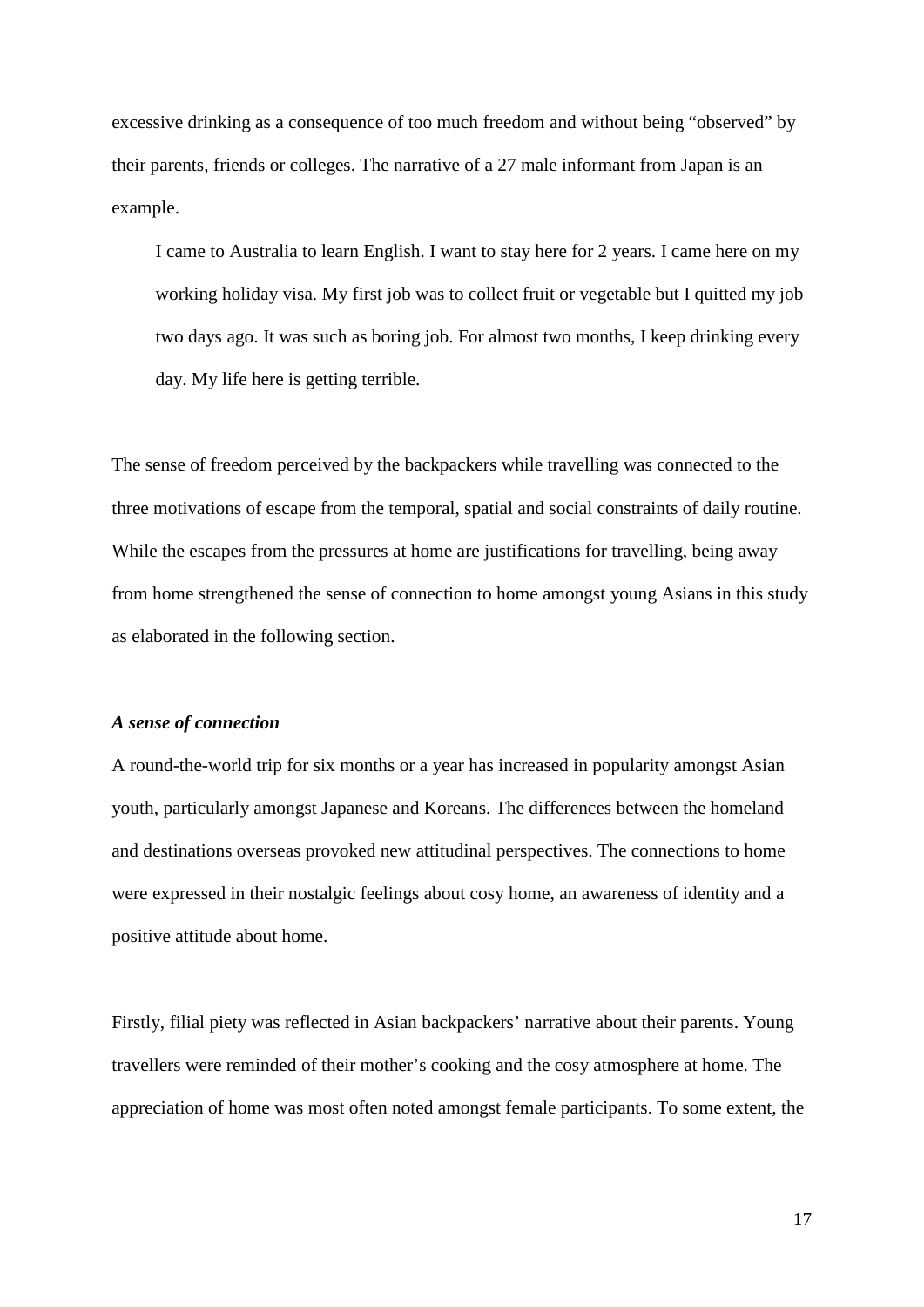experience of a long-term trip had strengthened family ties, as twenty five years old female Japanese said.

When I was in Japan, I hardly helped my Mum with housework such as cleaning, laundry, stuff like that. In New Zealand, I have to do everything by myself. But now I start to think: Oh my God, why did I not help my Mum? I really, really feel sorry for that. And now I really appreciate my family for what they have done for me, they have treated me so well. I hope that I will do more housework with my Mum when I go back to Japan.

Contrasting between the experience of places, cultures and people of the destination also helped these young people to realise their identity. The awareness of who they were and where they belonged to emerged when they were in contact with those outside of their community. In particular, Asian backpackers were conscious about the distinction of the home and non-home sphere. For example, a Chinese male respondent in his late thirties remarked how his confidence changed when he moved between the homeland and a foreign place on international travel. His sense of self- confidence was enhanced when he was a bridge between the Westerners, who could only speak English and knew little of the host, and the locals in China, who had plenty of things to offer but were unable to speak English. While travelling outside of China this dominant position was no longer available and, he then felt a lack of confidence.

If I travel in China, I feel more confident travelling with Westerners, firstly, because I can speak English and I can be a translator for them. I have good knowledge of the locals, so I am more confident. If I travel outside China, I want to go with other Asians, because if I go with Westerners, they seem to be dominant in decision making and that makes me uncomfortable.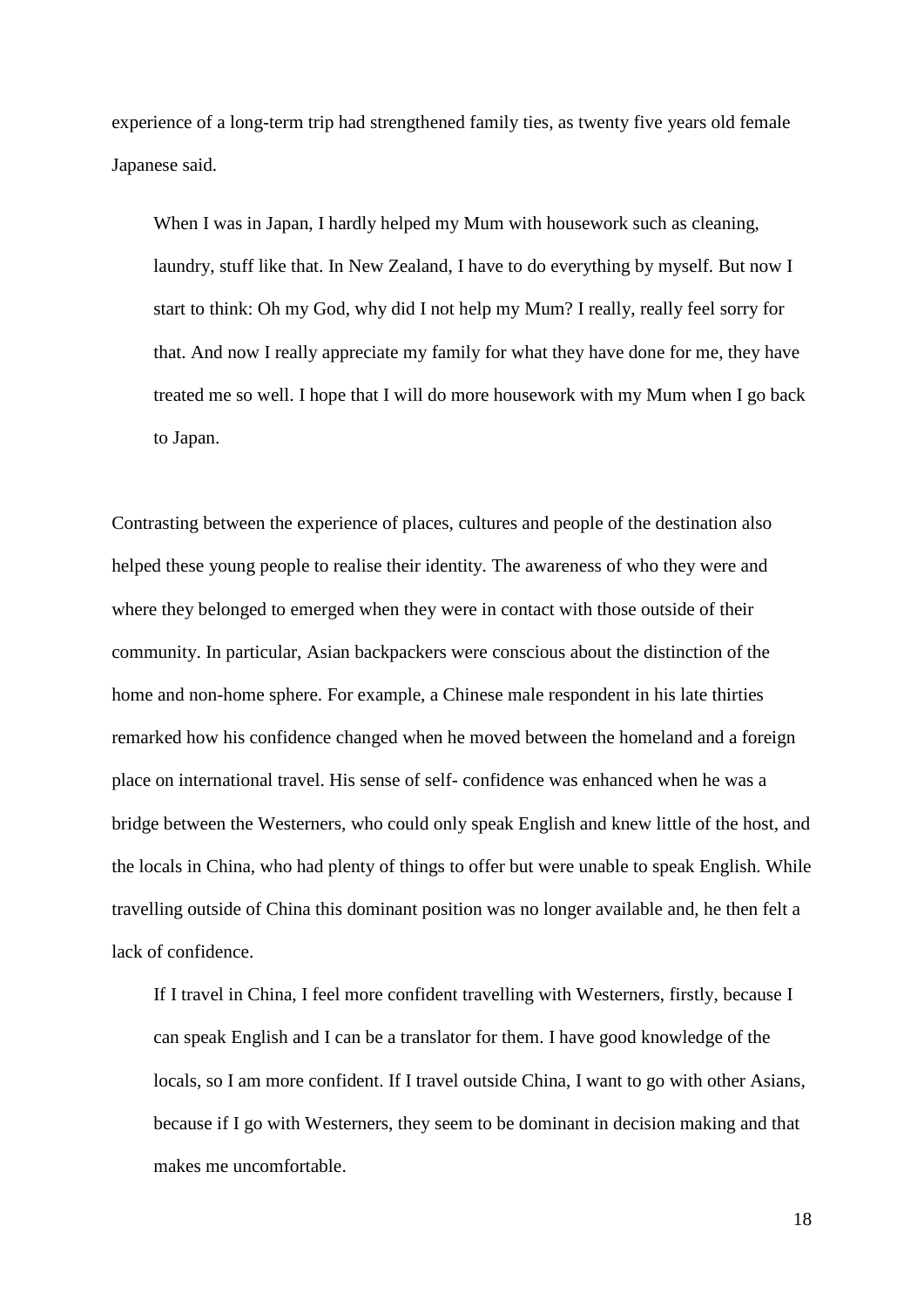The journey to find out about oneself was described in the narrative of a 25 year old Japanese informant. The journey began when she was suffering from acute homesickness during the first few weeks in New Zealand. She realised that the cause of her homesickness was something inside her, a feeling of being separated from her Japanese community in a far away and isolated place. The dilemma was common among her friends as well.

I thought probably because there were not many Asian and Japanese in Dunedin, and the city is small. So I went to Auckland, a bigger city to see if it would be different…I realised that it wasn't the city that made the difference. It was something inside me. It was my homesickness.

Findings from participant observation assisted interpreting the realisation of a shared identity among travellers. The backpacking industry in has developed a range of products and facilities supporting co-national network establishments. Observations and informal talks with the service providers indicated that Asian travellers preferred to stay in particular hostels with staff and tour providers that were recommended in the guidebooks of their own languages. For example, this cultural bubble can be found in Cairns in relation to Japanese, where Japanese hubs to introduce part time jobs and accommodations to working holiday makers were popular in the fieldwork sites. Plenty of private advertisements for Japanese share-mates and jobs were found on the public notice boards of these hubs. The Japanese 'enclave' was designed not only to assist those who have language difficulties but also offer a home-like environment, and thus, strengthening their ties to home.

Travelling was a way to open a door to see how the world outside was different to their home. However, from the perspective of the respondents, the differences from home in their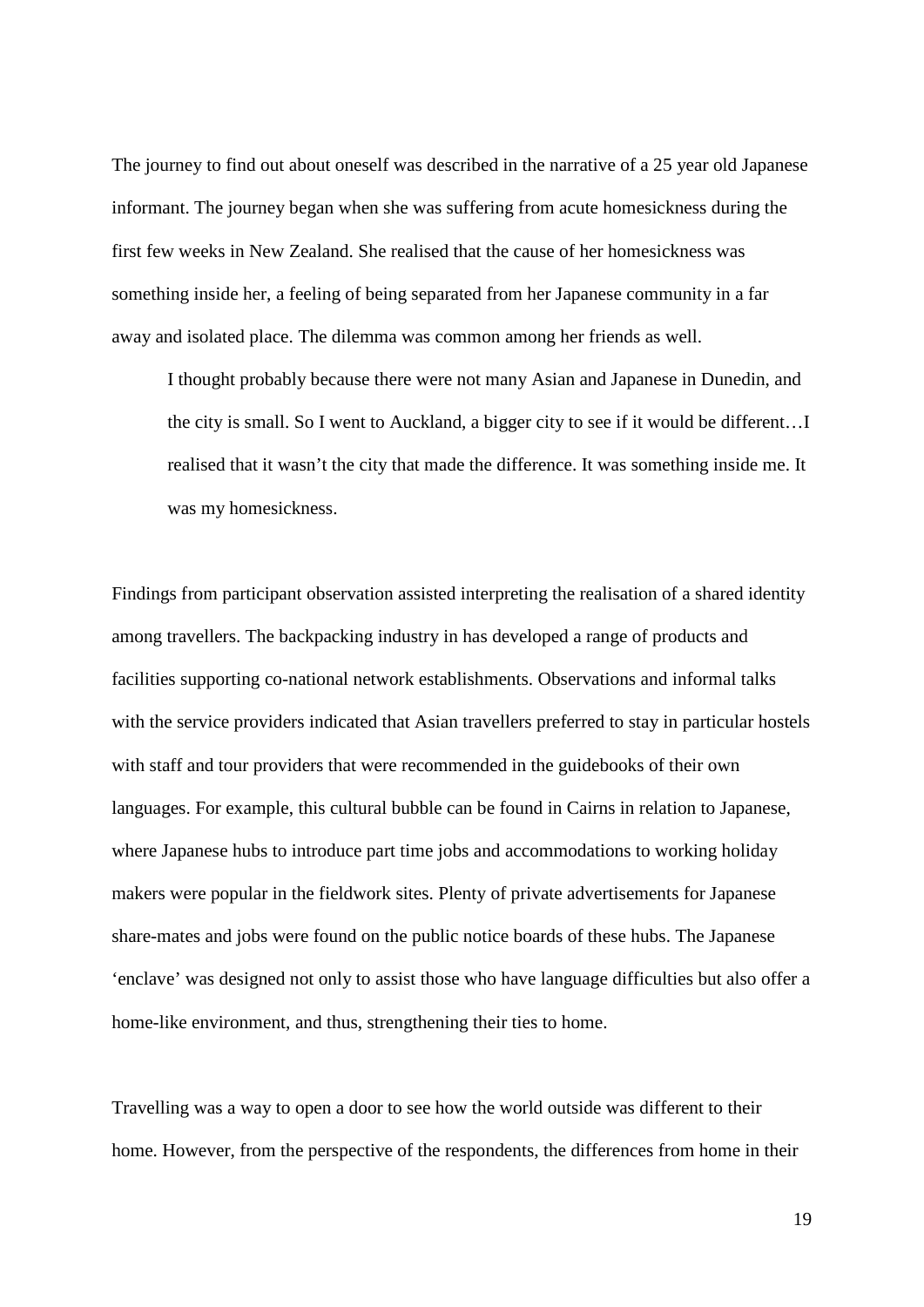travel 'world out there' were not necessarily charming. They were exposed to the less desirable aspects of human life that they might not have seen at home. This experience was illustrated by a male Japanese respondent, who travelled to the former Indochina (Vietnam, Laos and Cambodia). In this place he encountered a society suffering from poverty, despair and post-war effects that were disillusioning. This experience changed the way he thought about developing countries and better appreciated his life at home.

When I came to Vietnam, Laos and Cambodia, many things reminded me of the war. People are so poor because of the war. I know more about the war and its sorrows… In Japan, we live in peace.

In addition, from the perspective of Asian backpackers, the outcome of travel was not only to enjoy life, but also to accumulate knowledge, skills and social relations that would be invaluable for their future lives at home. For instance, a male Japanese respondent found travelling useful for improving his English, since he had to speak English all the time, even in a non-English speaking country such as Vietnam. A better command of English was perceived to be an advantage in finding a good job at home.

I want to learn English. Here nobody speaks Japanese so I have to try to speak English. That is good for my English.

It is an advantage…I guess more people want to learn English. I can have a better job in Japan.

Future job concerns, apart from language issues, also appeared to be an important consideration. The backpackers tended to look for relevant experiences that would enhance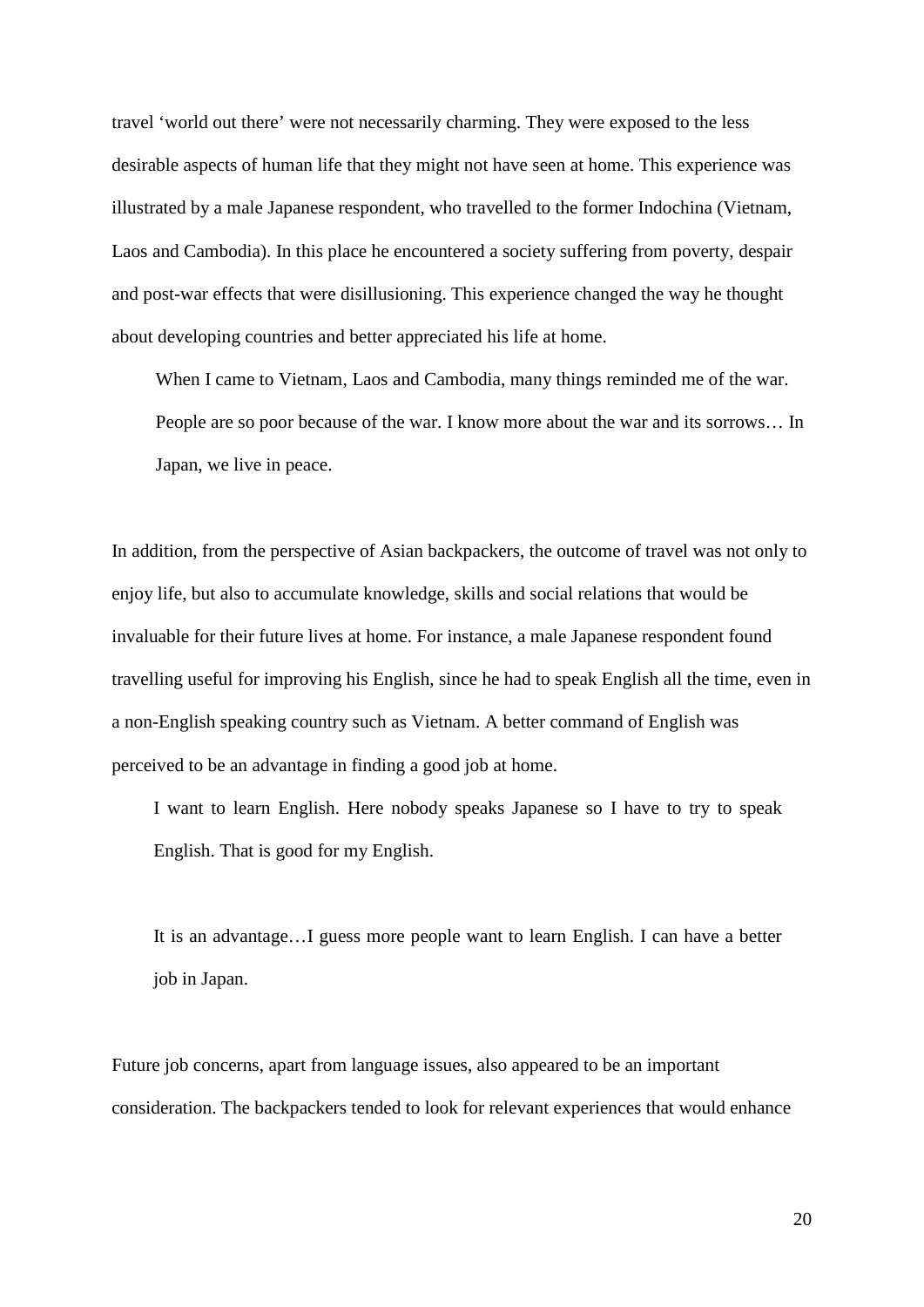their career at home. For instance, a Chinese musician took opportunities to listen and learn about the local music.

I am a musician. I just want to listen to the local music. I am interested in music from all over the world. Vietnam is a good place to learn of traditional music. Music here has a long history and many interesting things to know about.

Thus, for young Asians, travel was not entirely for pleasure, participants took the opportunity of travel to accumulate knowledge in relation to their interest or future jobs at home as home was perceived as a better place where their parents lived, where there was a community to belong to and a place to live and work upon returning from their travel.

## *DISCUSSION*

The liminal experience of Asian backpackers in this study contains two inseparable facets. While spatial, temporal and social pressures of daily life pushed them away from home, the familial piety, the identity realisation and positive aspects of home pulled them back. The interplay between the motivation to escape from home and the desire for connection was evident. The homeland is an indispensable part of the away from home experience for young Asians. This interrelationship is displayed in Figure 1.

## *Insert Figure 1 about here*

In liminality theory (Turner 1969), international travel is a sacred period when travellers are temporally and spatially enfranchised from the norms and values that govern their public lives at home. In a tourism context liminality is considered as a ritual of reversal from everyday life (Graburn 1977, 1989, 2001), and as playful, transgressed behaviour (Shields, 1991). Findings from this study suggests on the one hand, the experience of Asian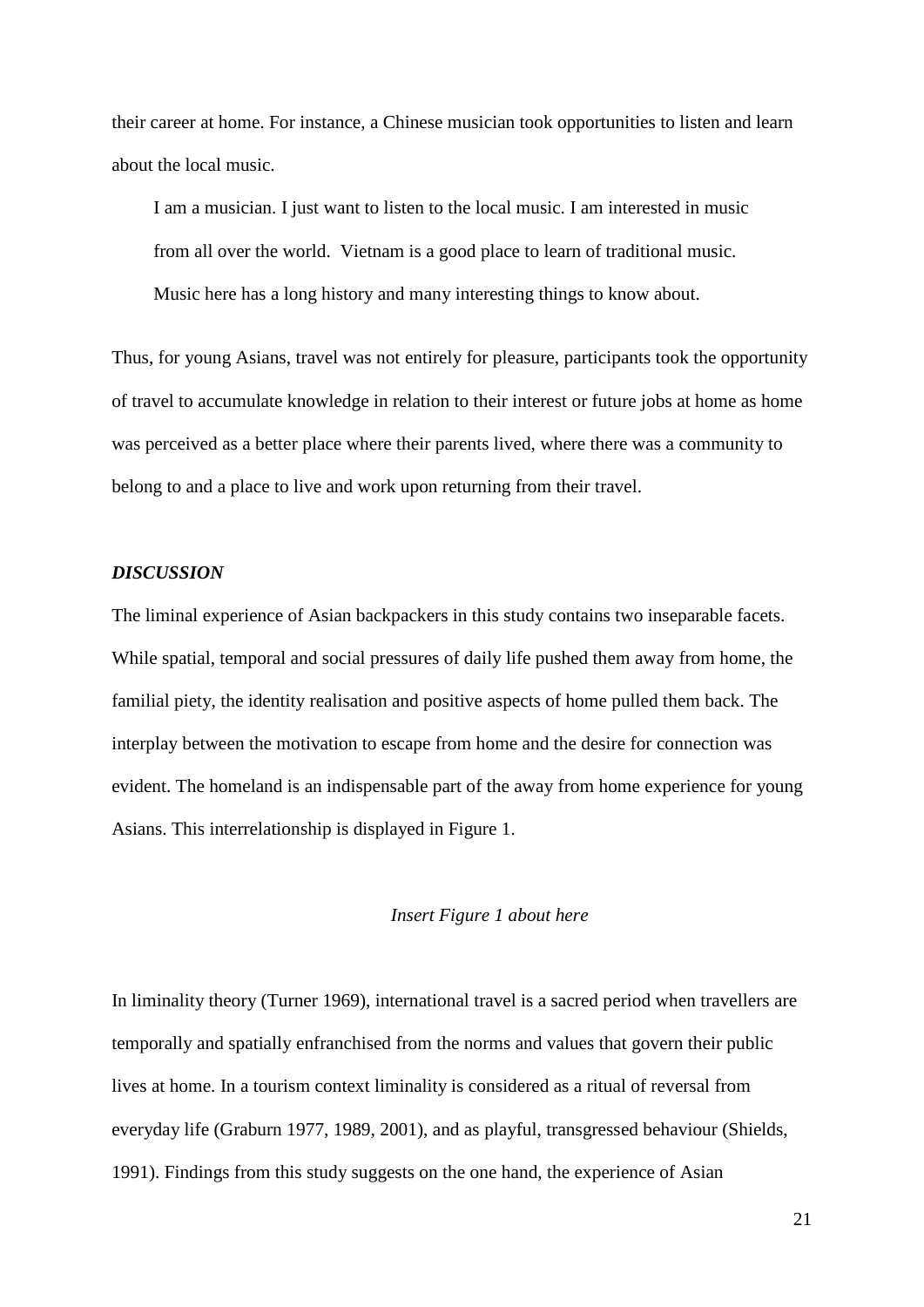backpackers reflects the ritual of reversal as the travellers sought freedom from temporal, spatial and social constraints, and thus reflects Graburn's (2001) interpretation of liminality. On the other hand, the study provides empirical evidence supporting the ludic elements, such as excessive drinking, commonly found among young backpackers, which is in line with the conceptualisation of liminality as playful period initiated by Shield (1991).

Backpackers often travel in a longer period, sometimes up to a year as in the case of working holiday makers in Australia. With an extended holiday, the level of mundane which developed along the trip may overcome the transition period of liminality, making the extraordinary period of travel become the ordinary period of everyday life. Therefore, backpacking travel reflects the mundane nature of travel as argued by Edensor (2007). In fact, the 'pseudo home' in popular touristscapes such as backpacker enclaves functions as a mundane element in Asian backpacking experiences.

The interplay between the motivation to escape and the desire for connection identified in this study verifies Franklin's (2003) argument on the complexity of the tourism experience, where the separation of the sphere of sacredness and profane is unclear. Indeed, the apparent inversion of home is not fully experienced while on the road due to the institutionalisation of the backpacking industry, such as the enclaves, which makes the separation from home less severe. Backpacking in many aspects; it is an extension of the youth subcultures of home societies. Backpackers may seek reversal of the home environment, but the practice of backpacking is bound by the cultural norms of life at home. The pressures of daily life at home push them to travel, but the familiarity and commitment to the home environment pull them back.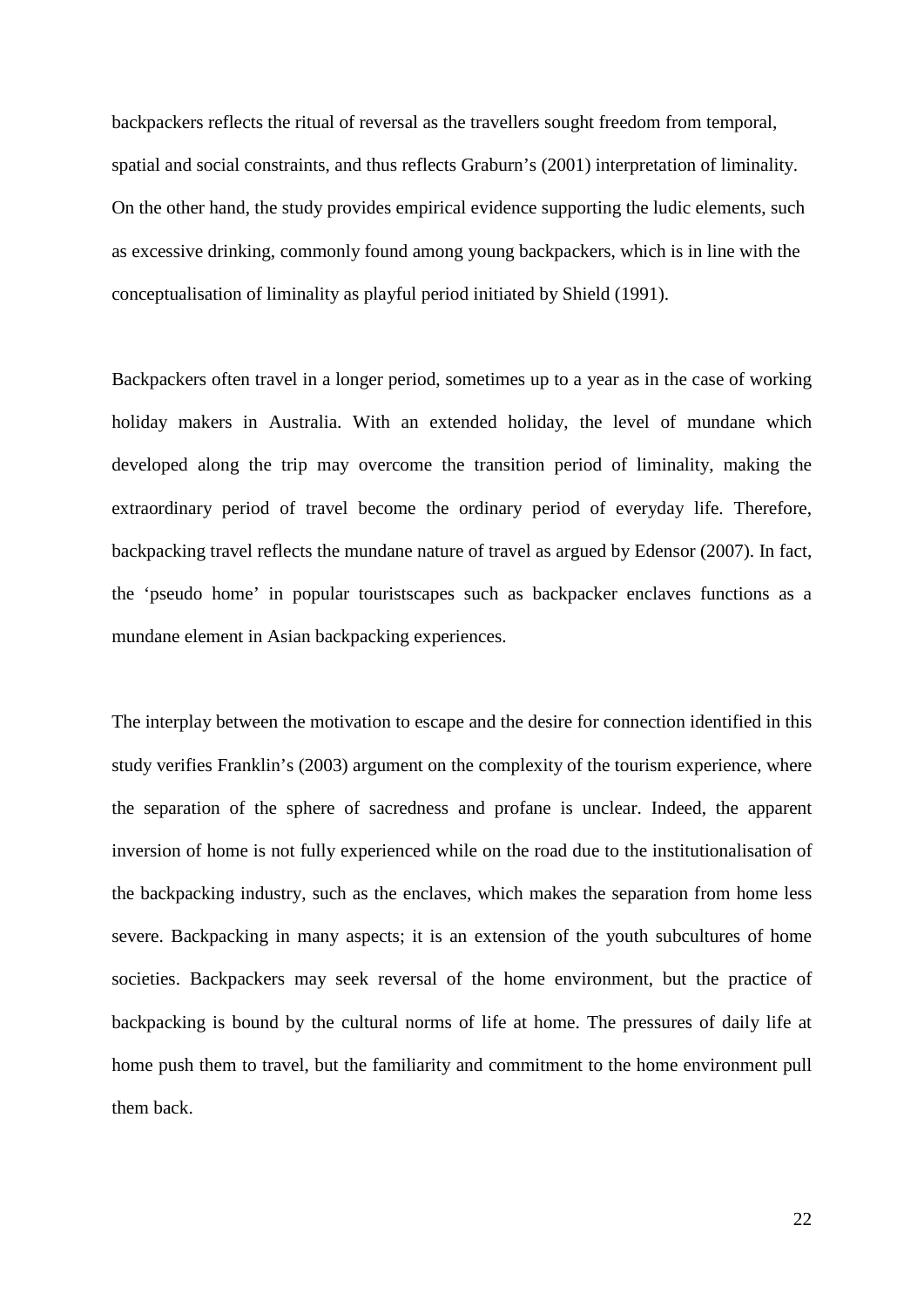In relation to the backpacking literature, the findings from this study supported the argument that backpacking is a temporal and spatial suspension of everyday life (Richards &Wilson, 2004c). The suspension of reality is found to be universal among Asian and Western backpackers, thus, realigns the argument of Richards and Wilson (2004c) on the existence of backpacker subculture. In particular, commitment to home elements is commonly found as vital in shaping the travel experiences of both the Asian backpackers in this study, and of Israeli backpackers. Both Asians and Israelis strongly commit to their home societies. The social pressures are found to be common push factors of travelling for youth from Asia and Israel. In addition, the awareness of a shared identity among those of the same culture is evidenced in both Israeli and Asian youth.

However, they are different in their attitude towards home. The Israeli youths often embark on long-term backpacking trips after military service (Maoz, 2007; Noy, 2004) to get away from social tension and political pressure at home (Haviv, 2005). In contrast, Asian backpacking has emerged from within a highly stable society during a period of long-term economic growth (Andersen et al., 2000; Prideaux & Shiga, 2007). They escape from home because of pressures at work and boredom at home. The differences in the social context of home experienced by Asian and Israeli backpackers might explain the discrepancies in the critical evaluations they offer of their homeland. For the Israeli backpackers, home appears to have a push effect (Haviv, 2005) whereas for the Asian backpackers home tends to reinforce more positive pull values and to project their future at home.

East Asian backpackers also display certain characteristics that are shaped by their home cultures. As Cohen (2004) emphasises the analysis of backpackers should take into account the context of their home culture. In particular, the related and interdependent nature of Asian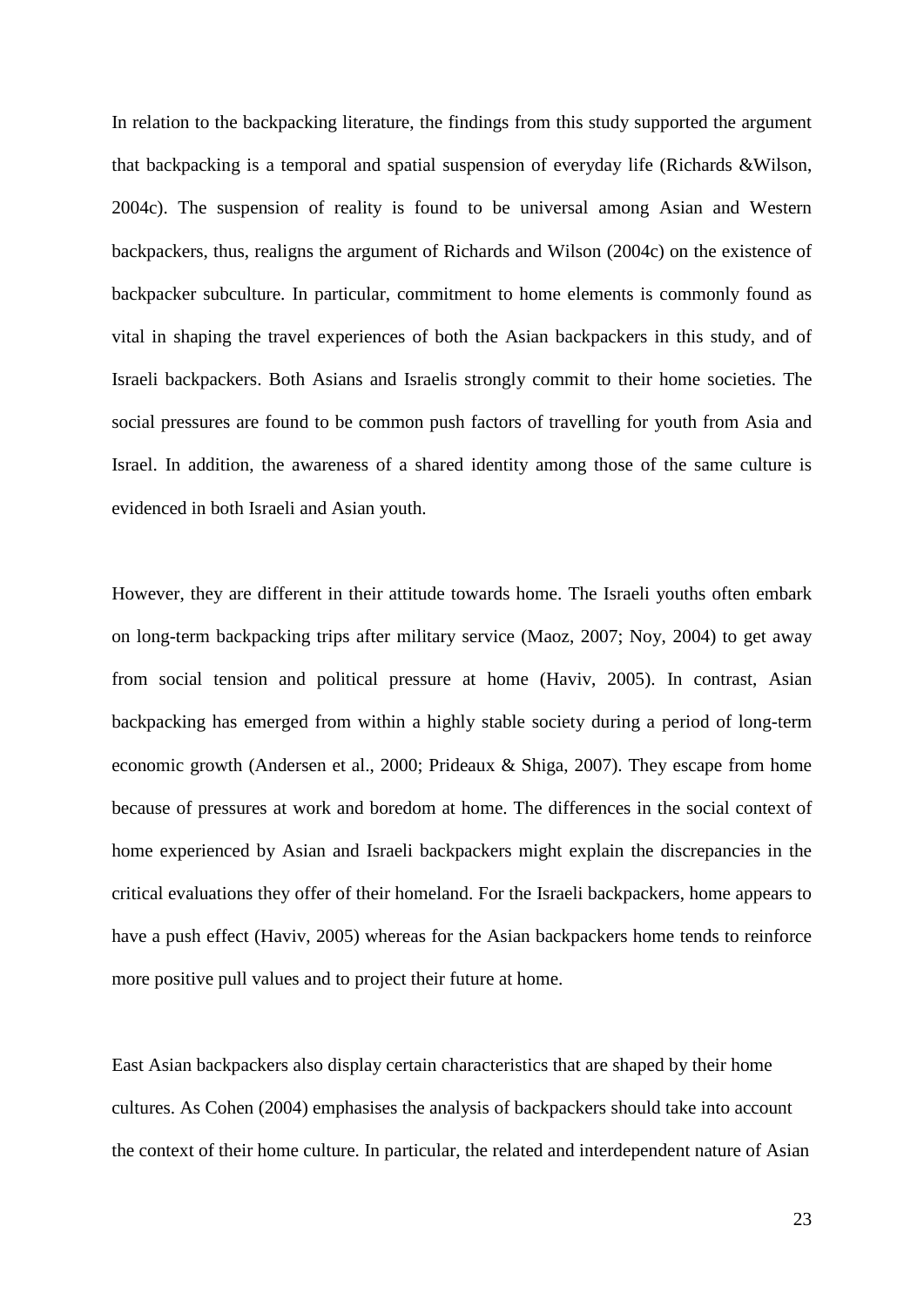culture might offer an explanation for the backpackers' attitudes towards social identity and filial piety. The context of Asian culture within which this study is placed can provide some explanation for the dual facets of the liminal travel experience. This Asian backpackers' commitment to home may be explained by adopting the theory of Asian interdependence to the notion of self and the collectivism in Asian culture (Markus & Kitayama, 1991).

#### *CONCLUSION*

This research contributes to furthering our knowledge on travel as a liminal experience from an Asian perspective. The findings of the study align the attention of scholars and marketers to a relatively new phenomenon and capture its dynamic nature at early stage of research into Asian backpacking, an increasing important segment of tourism. Analyzing the facets of the liminal experience of these young travelers from Asia, the study recognises the complexity of liminality in the travel experience through the coexistence of two contrasting elements of escape from, and connection to, home that were evident in the narratives of East Asian backpackers. The complexity of the travel experience of the young Asians is reflected through the intertwining of the sense of escape from home and the sense of connection to home. The Asian homeland is often represented in their travel experience narratives and recounted as an indispensable part of the experience. In other words, the liminal experience of Asian backpackers on one hand shares the universal characteristics of the sub-culture, but on the other it also reflects unique elements of Asian culture, where young people from the region are committed to their homeland, and home culture both on travelling and upon completion of the trip.

Theoretically, the dualism of sacred/extraordinary travel and profane/ordinary everyday life might be less relevant than described in Graburn's (2001) theory of tourism as a sacred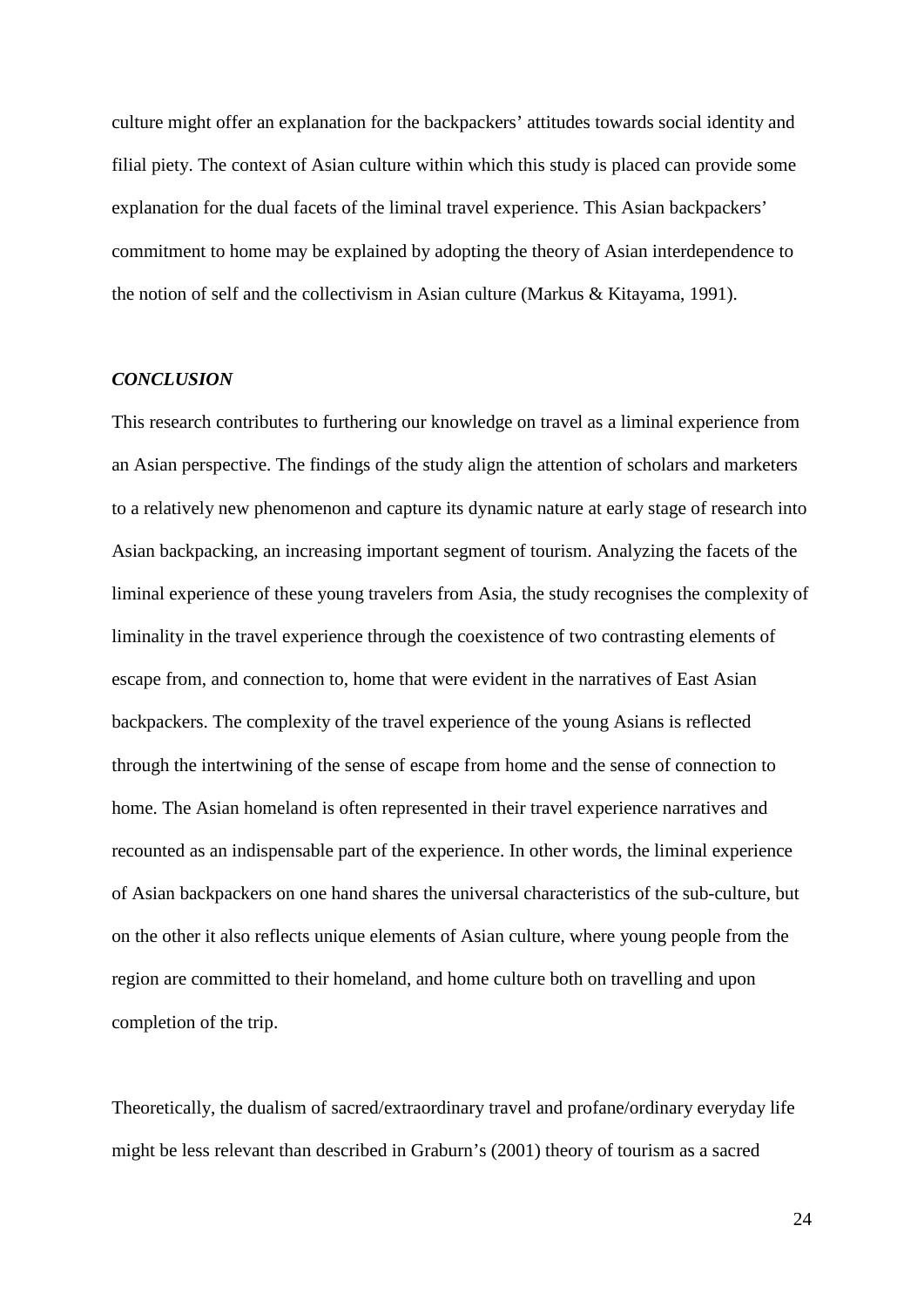journey. Instead, the findings from this study reinforce the view that backpacking is a suspension of everyday life (Richards & Wilson, 2004c). Practically, the findings suggest some unique characteristics of Asian young travellers that are useful for the industry. For example, the playful elements in Asian backpacking are less significant than those of Western backpackers. The motivation for experience accumulation that contributes towards a better future implies a need to design different types of product for this market.

This study has limitations that provide opportunities for further research. Future research can investigate how male and female Asian backpackers differently perceive their travel experience. Moreover, a longitudinal study may provide greater understanding on how Asian backpackers reintegrate into their home society upon completion of their travel.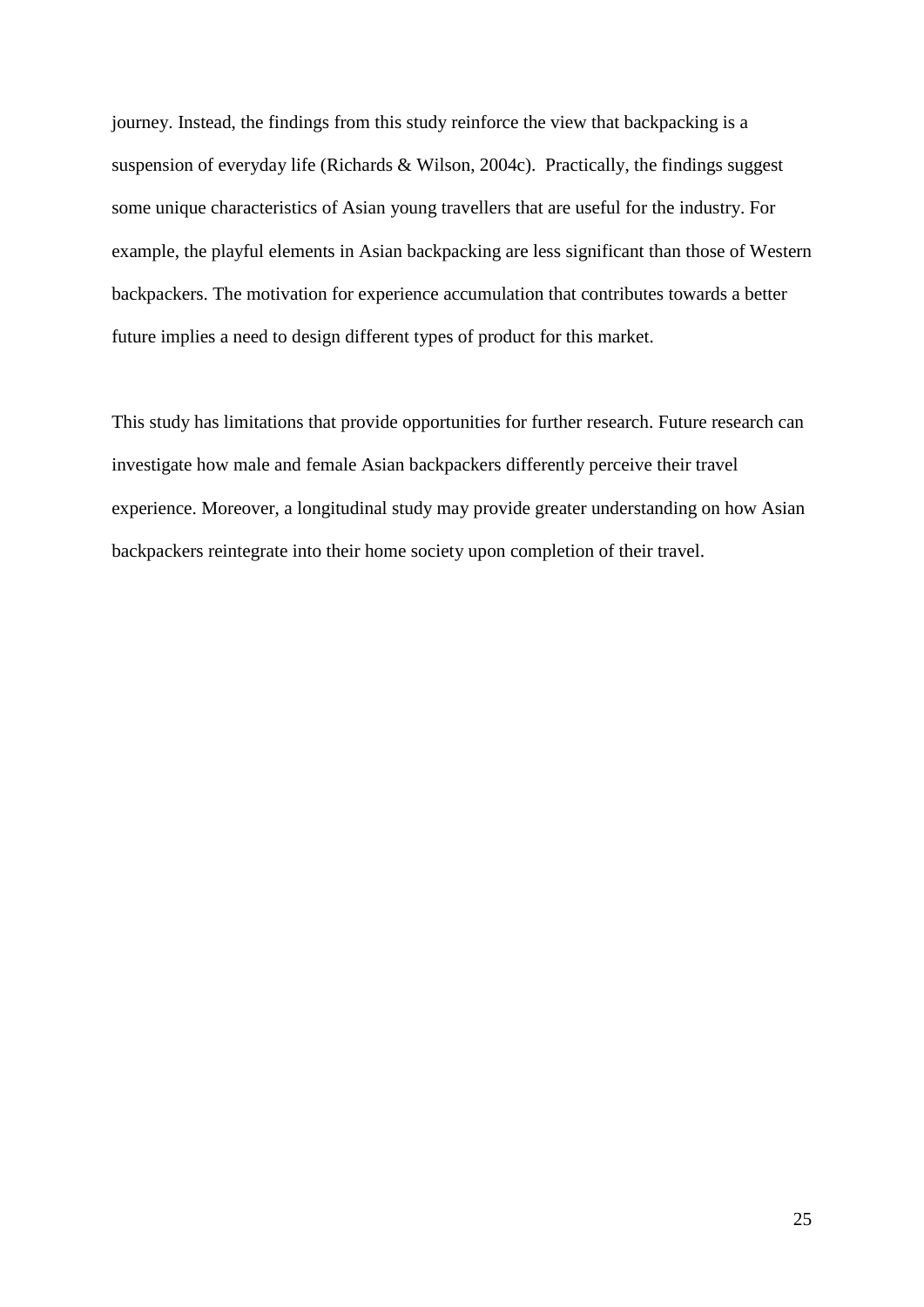#### *REFERENCES*

- Andersen, V., Prentice, R. & Watanabe, K. (2000), 'Journeys for experiences: Japanese independent travellers in Scotland', *Journal of Travel and Tourism Marketing,* vol. 9, no 1, pp. 129-151.
- Ateljevic, I., & Doorne, S. (2004). Theoretical encounters: A review of backpacker literature. In G. Richards & J. Wilson (Eds.), *The global nomad: Backpacker travel in theory and practice* (pp. 60-76). Clevedon: Channel View Publications.
- Anterby-Yemini, L., Bazini, K., Gerstein, I. & Kling, G. (2005), 'Traveling cultures: Israeli backpackers, deterriotorialization, and reconstruction of home', in C Noy & E Cohen (Eds.), *Israeli backpackers and their society: a view from afar* (pp.89-108), Albany, State University of New York Press.
- Babbie, E. (2004), *The practice of social research*, 10<sup>th</sup> edn., Belmont, Thomson/Wadsworth.
- Bell, C. (2002). The big 'OE'Young New Zealand travellers as secular pilgrims. *Tourist studies*, *2*(2), 143-158.
- Binder, J. (2004). The whole point of backpacking: anthropological perspectives on the characteristics of backpacking. In G. Richards & J. Wilson (Eds.), *The global nomad: Backpacker travel in theory and practice* (pp. 92-108). Clevedon: Channelview Publications.
- Boyatzis, E. (1998), *Transforming qualitative information: thematic analysis and code development,* Thousand Oaks, Sage Publications.
- Bryman, A. (2006) 'Integrating quantitative and qualitative research: how is it done?', *Qualitative Research,* vol. 6, no. 1, pp. 97-113.
- Charmaz, K. (2006). *Constructing grounded theory: A practical guide through qualitative analysis*. Thousand Oaks, CA: Sage.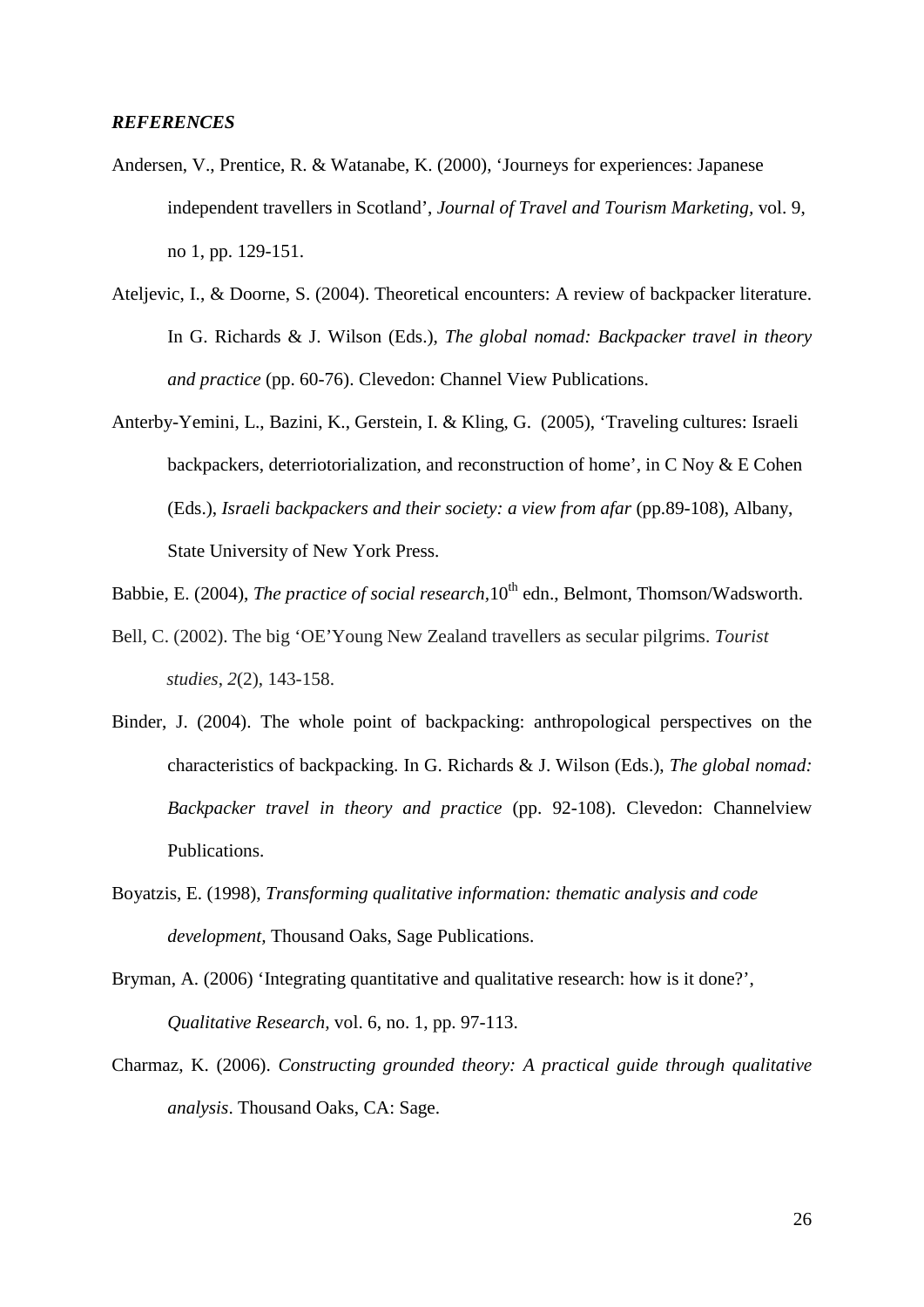- Cohen, E. (1972) 'Toward a sociology of international tourism', *Social Research,* vol 39, no 1, pp. 164-182.
- Cohen, E. (1973) 'Nomads from affluence: Notes on the phenomenon of drifter-tourism' *International Journal of Comparative Sociology,* vol 14, pp. 89-103.
- Cohen, E. (1988) 'Traditions in the qualitative sociology of tourism', *Annals of Tourism Research,* vol. 15, no. 1, 29-46.
- Cohen, E. (1995) 'Contemporary tourism trends and challenges: sustainable authenticity or contrived post-modernity?', in R Butler & D Pearce (eds.), *Change in tourism: People, places, processes.* London: Routledge.
- Cohen, E. (2004) 'Backpacking: Diversity and change', in G Richards & J Wilson (eds.), *The global nomad: Backpacker travel in theory and practice,* pp. 43-59. Clevedon: Channel View Publications.
- Creswell, J. (2002) *Educational research: planning, conducting, and evaluating quantitative and qualitative research.* Upper Saddle River, NJ: Pearson Education.
- Edensor, T. (2000). Staging tourism: Tourists as performers. *Annals of Tourism Research*, *27*(2), 322-344.
- Edensor, T. (2007). Mundane mobilities, performances and spaces of tourism. *Social & Cultural Geography*, *8*(2), 199-215.
- Elsrud, T. (2001) 'Risk creation in traveling: Backpacker adventure narration', *Annals of Tourism Research,* vol. 28, no. 3, pp. 597-617.
- Franklin, A. (2003) *Tourism: An introduction.* London: Sage.
- Franklin, A. (2009) 'The sociology of tourism', in T Jamal & M Robinson (Eds.), *The Sage handbook of tourism studies,* pp. 65-81. London, Sage.
- Franklin, A. & Crang, M. (2001) 'The trouble with tourism and travel theory?', *Tourist Studies,* vol.1, no. 1, pp. 5-22.
- Gottlieb, A. (1982). Americans' vacations. *Annals of Tourism Research, 9*(2), 165-187.
- Graburn, N. (1977) 'Tourism: The sacred journey', in V Smith (Ed.), *Hosts and guests: The*

*anthropology of tourism,* pp. 17-32. Oxford: Basil Blackwell.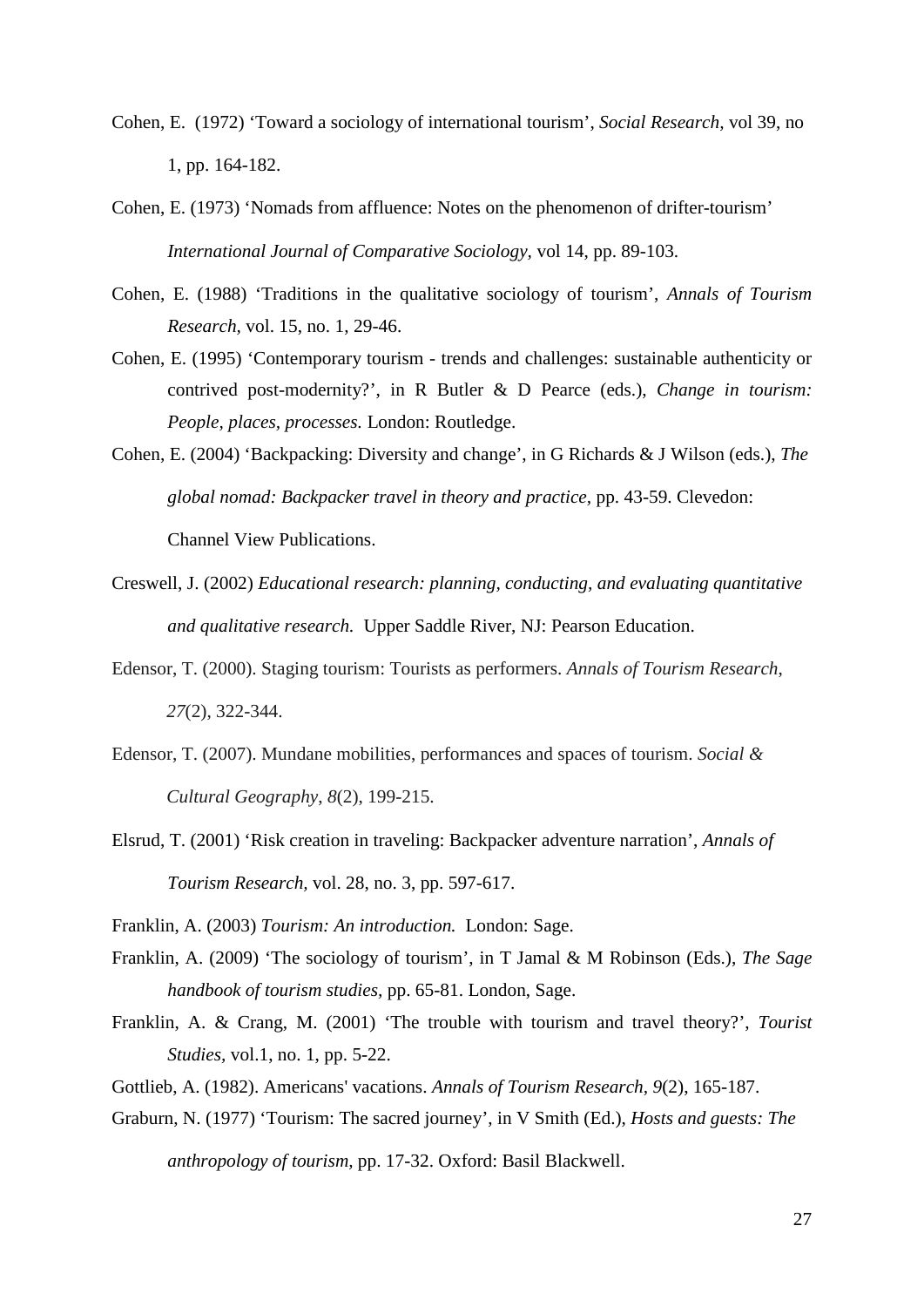- Graburn, N. (1983) *To pray, pay and play: The cultural structure of Japanese domestic tourism,* Aix-en-Provence, Centre des Hautes Etudes Touristiques.
- Graburn, N. (1989) 'Tourism: The sacred journey', in V. Smith (Ed.), *Hosts and guests: The anthropology of tourism*,  $2<sup>nd</sup>$  edn, pp. 21-36. Philadelphia: University of Pennsylvania Press.
- Graburn, N. (2001) 'Secular ritual: A general theory of tourism.' in V Smith & M Brent (Eds.), *Hosts and guests revisited: Tourism issues of the 21st century,* pp. 42-50. New York: Cognizant Communication Corporation.
- Hannam, K., & Diekmann, A. (Eds.). (2010). *Beyond backpacker tourism: mobilities and experiences* (Vol. 21). Clevedon: Channel View Publications.
- Haviv, A. (2005) 'Next year in Kathmandu: Israeli backpackers and formation of a new Israeli identity', in C Noy & E Cohen (Eds.), *Israeli backpackers and their society: a view from afar,* pp. 45-86. Albany: State University of New York Press.
- Japan Travel Bureau (2005) *JTB report 2005: All about Japanese travellers,* Tokyo.
- Jayne, M., Gibson, C., Waitt, G., & Valentine, G. (2012). Drunken mobilities: Backpackers, alcohol,'doing place'. *Tourist Studies*, *12*(3), 211-231.
- Kontogeorgopoulos, N. (2003). Keeping up with the Joneses Tourists, Travellers, and the Quest for Cultural Authenticity in Southern Thailand. *Tourist Studies*, *3*(2), 171-203.
- Kvale, S. (1996) *Interviews: an introduction to qualitative research interviewing.* Thousand Oaks: Sage.
- Kvale, S. & Brinkmann S. (2009) *InterViews: learning the craft of qualitative research interviewing.* Los Angeles: Sage.
- Lengkeek, J. (1996). On the multiple realities of leisure; a phenomenological approach to the otherness of leisure. *Loisir et société/Society and Leisure*, *19*(1), 23-40.
- Lofland, J. & Lofland, L. (2006) *Analyzing social settings: a guide to qualitative observation and analysis,* 3rd edn. Belmont: Wadsworth.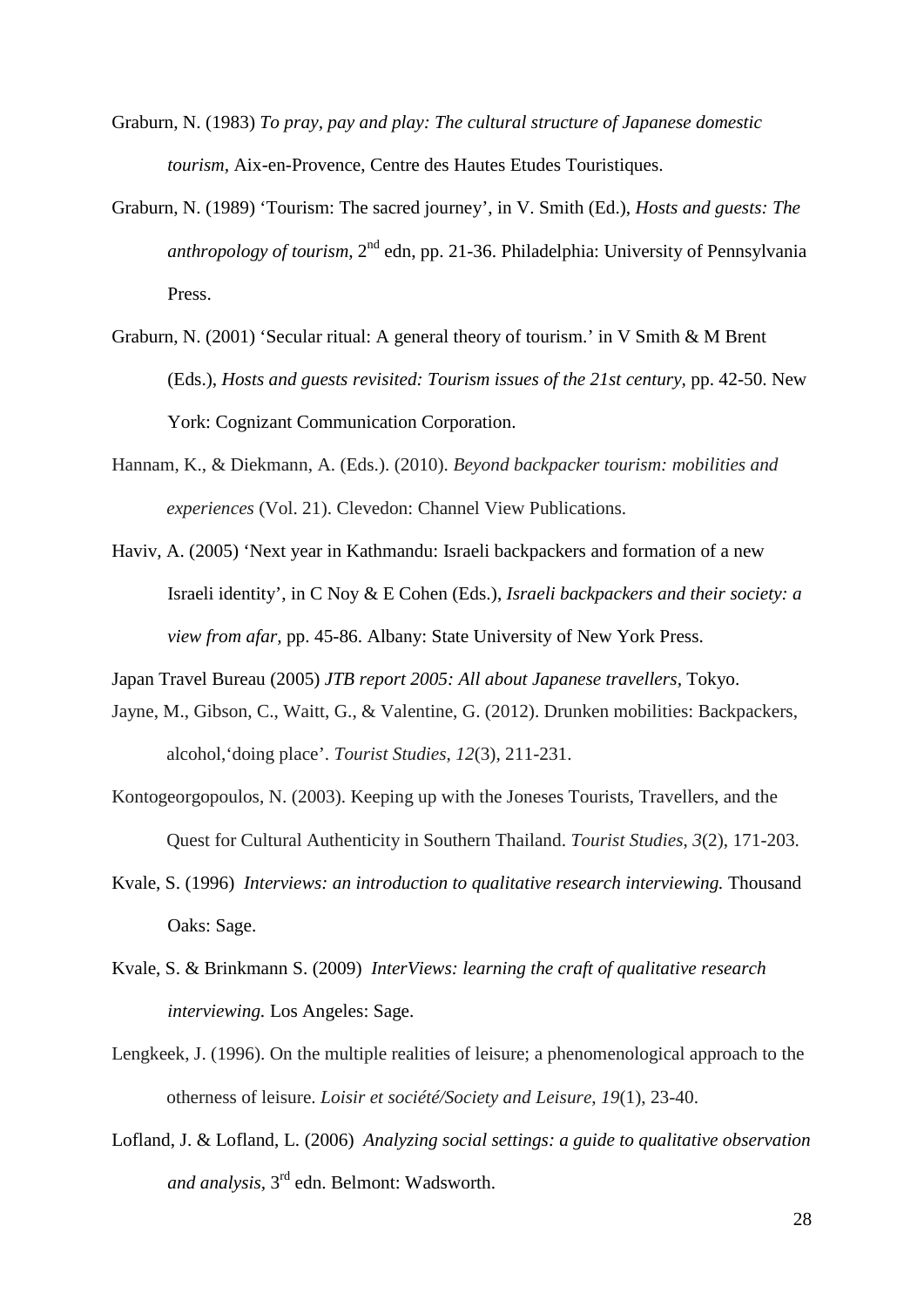Lauring, J. (2013). Creating the tourist product in the opposition between self-actualization and collective consumption the case of charter tourism. *Journal of Hospitality & Tourism Research*, *37*(2), 217-236.

- Maoz, D. (2007) 'Backpackers' motivations The role of culture and nationality', *Annals of Tourism Research*, vol. 34, no. 1, pp. 122-140.
- McCabe, S. (2002) 'The tourist experience and everyday life', in G Dann (Ed.), *The tourist as a metaphor of the social world,* pp. 61-76. Wallingford: CABI Publishing .
- McKercher, R., & Bauer, T. (Eds.). (2003). *Conceptual framework of the nexus between tourism, romance and sex*. Binghamton: Haworth.
- Markus, H. & Kitayama, S. (1991) 'Culture and the self: Implications for cognition, emotion, and motivation', *Psychological Review,* vol. 98, no. 2, pp. 224-253.
- Muzaini, H. (2006) 'Backpacking Southeast Asia: Strategies of "looking local"', *Annals of Tourism Research,* vol. 33 no. 1, pp. 144-161.
- Noy, C. (2004) 'This trip really changed me: Backpackers' narratives of self-change', *Annals of Tourism Research,* vol. 31, no, 1, pp. 78-102.
- Noy, C. & Cohen, E. (2005) *Israeli backpackers and their society: a view from afar.* Albany: State University of New York Press.
- Nyiri, P. (2006) *Scenic spots: Chinese tourism, the state, and cultural authority.* Seattle: University of Washington Press.
- Obenour, W. (2004) 'Understanding the meaning of the journey to budget travellers', *International Journal of Tourism Research,* vol. 6, no. 1, pp. 1-15.
- Ong, C-E. & du Cros, H. (2012) 'The post-Mao gazes: Chinese backpackers in Macau'. *Annals of Tourism Research* 39.2 (2012): 735-754.
- Pearce, P. (1990) *The backpacker phenomenon: preliminary answers to basic questions.* Townsville: Department of Tourism, James Cook University.
- Prideaux, B., & Shiga, H. (2007) 'Japanese backpacking: The emergence of a new market sector - A Queensland case study', *Tourism Review International,* vol. 11, pp. 45-56.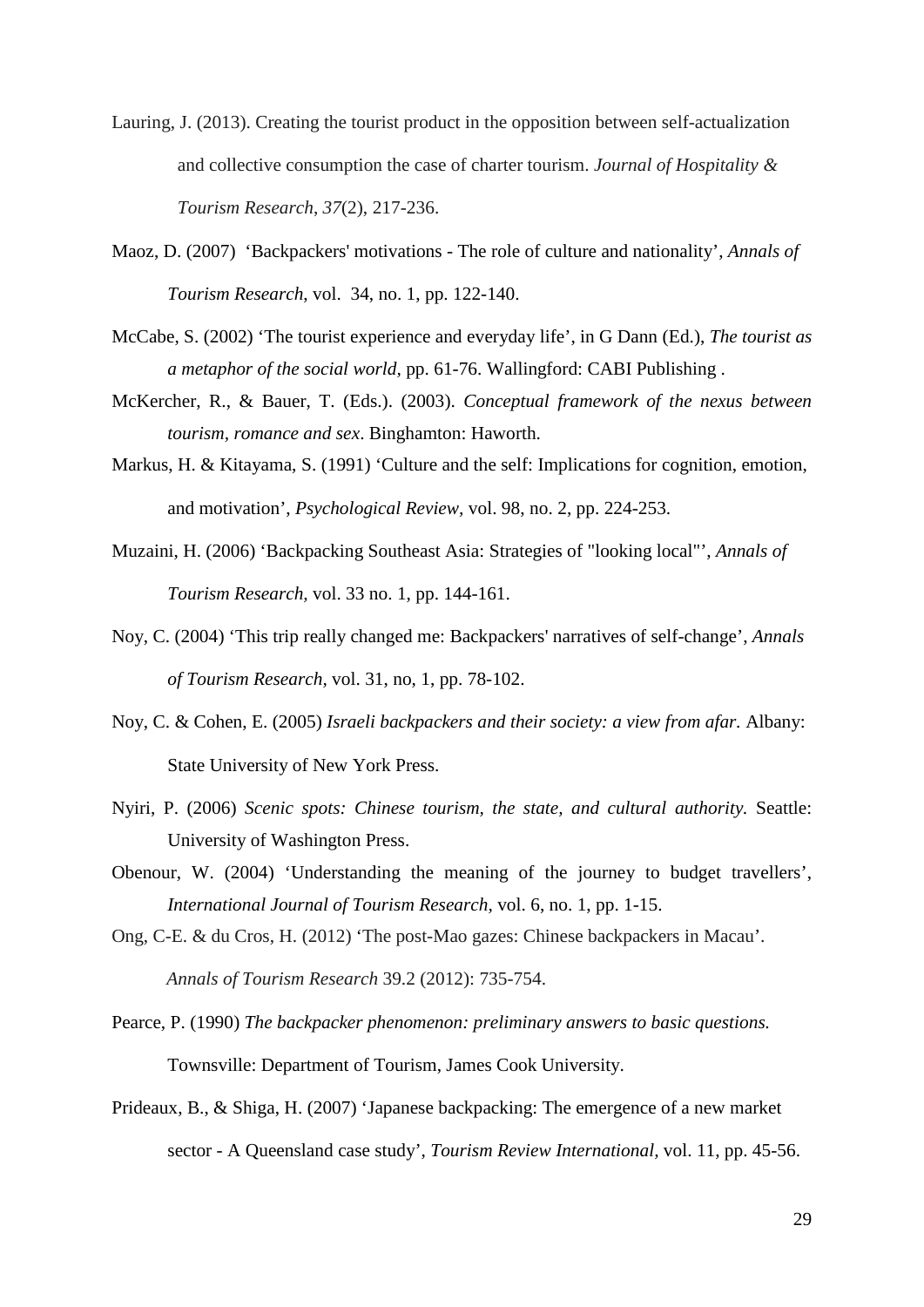- Reisinger, Y., & Turner, L. (1998) 'Cross-cultural differences in tourism: A strategy for tourism marketers', *Journal of Travel & Tourism Marketing,* vol. 7, no. 4, pp. 79-106.
- Reisinger, Y., & Turner, L. (1999) 'A cultural analysis of Japanese tourists: challenges for tourism marketers', *European Journal of Marketing,* vol. 33, no 11/12, pp. 1203 – 1227.
- Richards, G. & Wilson, J. (2004a) 'Drifting towards the global nomad', in G Richards & J Wilson (Eds.), *The global nomad: backpacker travel in theory and practice,* pp. 3-13. Clevedon, Channel View Publications.
- Richards, G & Wilson, J. (2004b) 'Widening perspectives in backpacker research', in G Richards & J Wilson (Eds.), *The global nomad: backpacker travel in theory and practice,* pp. 253-279. Clevedon: Channel View Publications.
- Richards, G., & Wilson, J. (Eds.). (2004c). *Global nomad: backpacker travel in theory and practice*. Clevendon: Channelview Publications.
- Shields, R. (1991). *Places on the margin*. London: Routledge.
- Silverman, D. (2009) *Doing qualitative research.* London: Sage.
- Spreitzhofer, G. (1998) 'Backpacking tourism in South-East Asia', *Annals of Tourism Research,* vol. 25, no. 4, pp. 979-983.
- Takai-Tokunaga, N. (2007) 'The dialectics of Japanese overseas tourists: Transformation in holiday making', *Tourism Review International,* vol. 11, pp. 67-83.
- Teo, P. & Leon, S. (2006) 'A postcolonial analysis of backpacking', *Annals of Tourism Research,* vol. 33, no. 1, pp. 109-131.
- Tourism Research Australia (2007) *Snapshots 2006: Backpacker accommodation in Australia.* Canberra: Department of Resources, Energy and Tourism.
- Turner, V. (1969). *The Ritual Process.* London: Routledge & Kegan Paul.
- Turner, V. (1973) 'The centre out there: Pilgrim's goal', *History of Religions,* vol. 12, no. 3, pp. 91-230.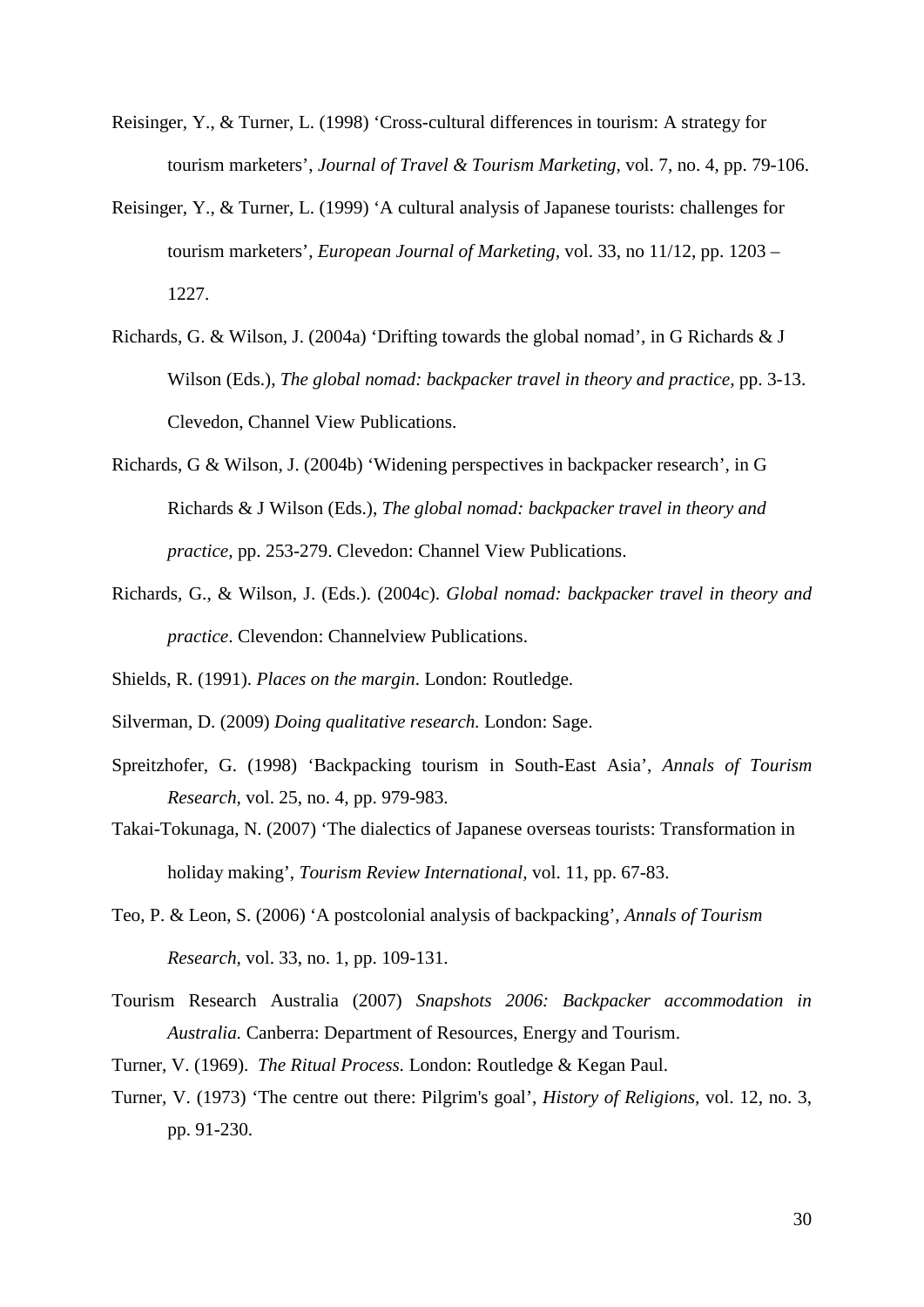- Turner, V., & Turner, E. (1982) 'Religious celebration', in V Turner (Ed.), *Celebration: studies in festivity and ritual,* Washington, Smothsonian Institution Press.
- Uriely, N. (2005) 'The tourist experience: Conceptual developments', *Annals of Tourism Research,* vol. 32, no. 1, pp. 199-216.
- Uriely, N., Yonay, Y. & Simchai, D. (2002) 'Backpacking experiences: A type and form analysis', *Annals of Tourism Research,* vol. 29, no. 2, pp. 520-538.
- van Egmond, A. (2007) *Understanding Western tourists in developing countries.*  Wallingford: CABI Pub.

Van Gennep, A. (1908) *The Rites of Passage.* London: Routledge and Kegan Paul.

- Vogt, J. (1976) 'Wandering: Youth and travel behavior', *Annals of Tourism Research,* vol. 4, no. 1, pp. 25-41.
- Wagner, U. (1977). Out of time and place: mass tourism and charter trip. *Ethnos, 42*(1-2), 38- 52.
- Watkins, L. (2006) *Culture, values and Japanese tourism behaviour.* Dunedin: University of Otago.
- Westerhausen, K. (2002) *Beyond the beach: an ethnography of modern travellers in Asia.* Bangkok: White Lotus.
- Wilson, J., & Richards, G. (2007). Suspending reality: An exploration of enclaves and the backpacker experience. In K. Hannam & I. Ateljevic (Eds.), *Backpacker tourism: Concepts and profiles* (pp. 9-25). Clevedon: Channel View Publications.
- Wilson, J. & Richards, G. (2008) 'Suspending reality: an exploration of enclaves and the backpacker experience', *Current Issues in Tourism,* vol. 11, no. 2, pp. 187-202.
- Wilson, J., Richards, G., & MacDonnell, I. (2007). Intra-community tensions in backpacker enclaves: Sydney's Bondi Beach. In K. Hannam & I. Ateljevic (Eds.), *Backpacker tourism: Concepts and profiles* (pp. 199-214). Clevedon: Channel View Publications.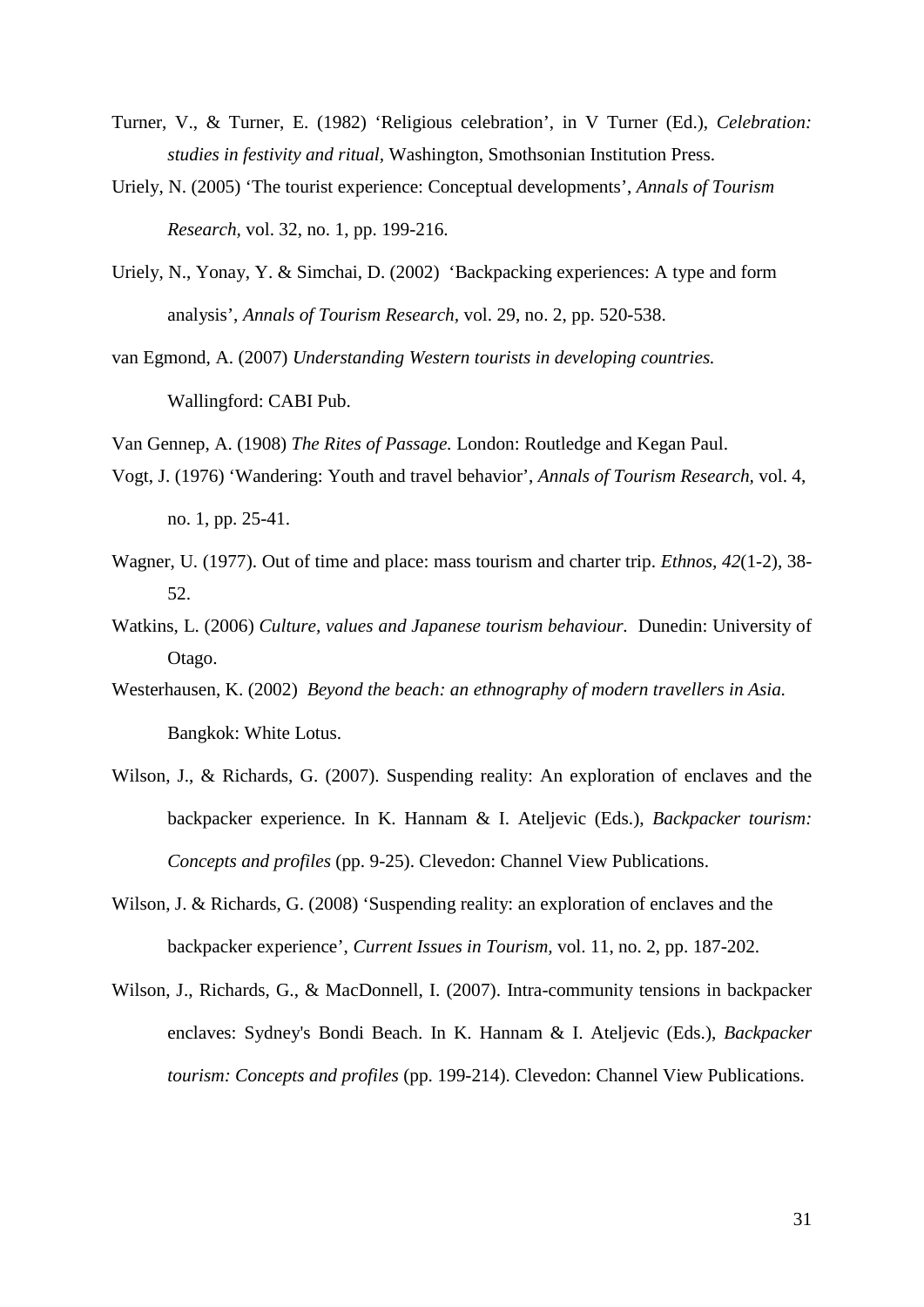- Winter, T., Teo, P. & Chang, T. (2009) 'Introduction: rethinking tourism in Asia', In T. Winter, P. Teo & T. C. Chang (Eds.), *Asia on tour: exploring the rise of Asian tourism,* pp. 1-18. London: Routledge.
- World Tourism Organisation (2008) *Youth travel matters - understanding the global phenomenon of youth travel.* Madrid: World Tourism Organisation.
- Yamamoto, D. & Gill, A. (1999) 'Emerging trends in Japanese package tourism', *Journal of Travel Research,* vol. 38, no. 2, pp. 134-143.